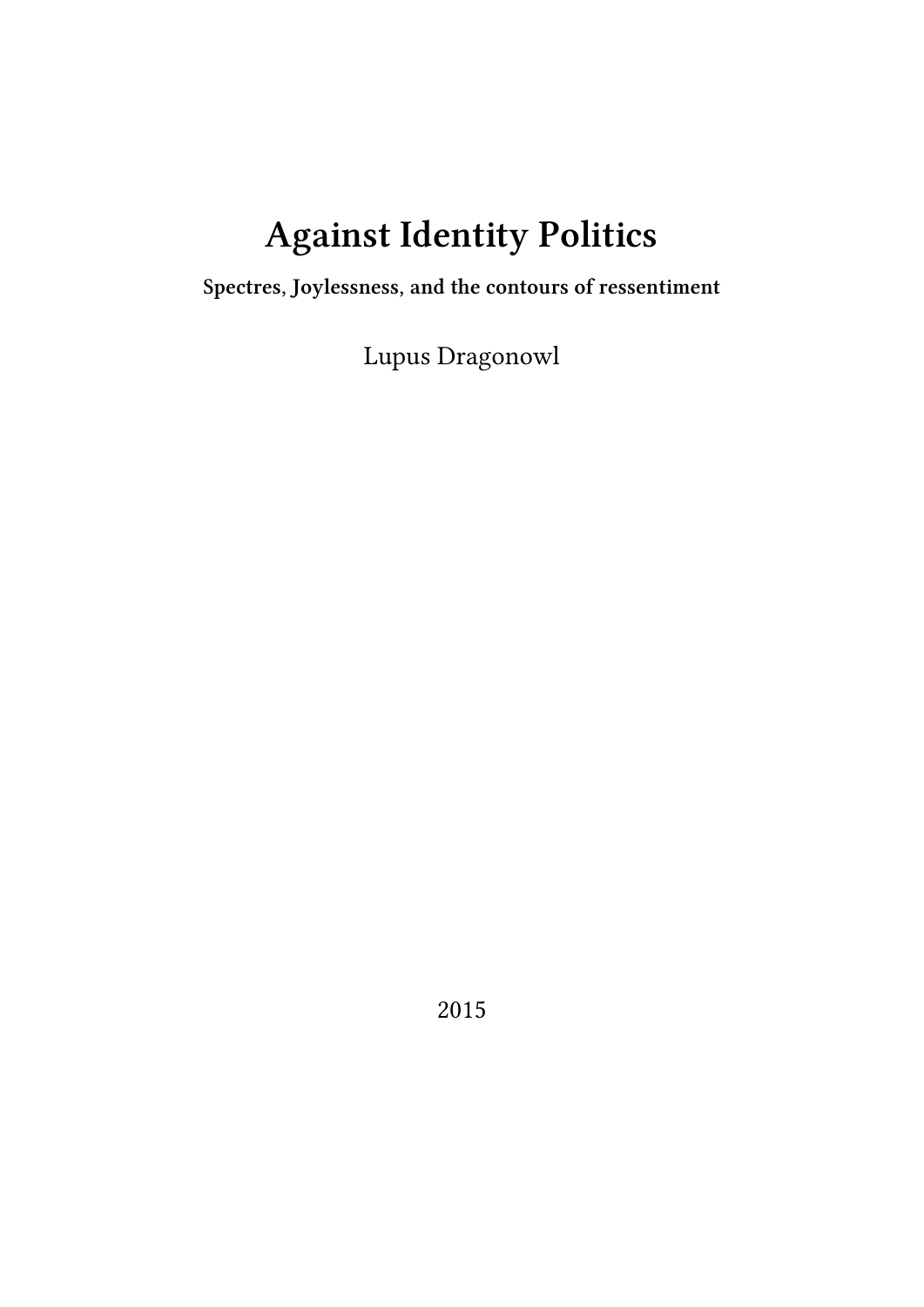## **Contents**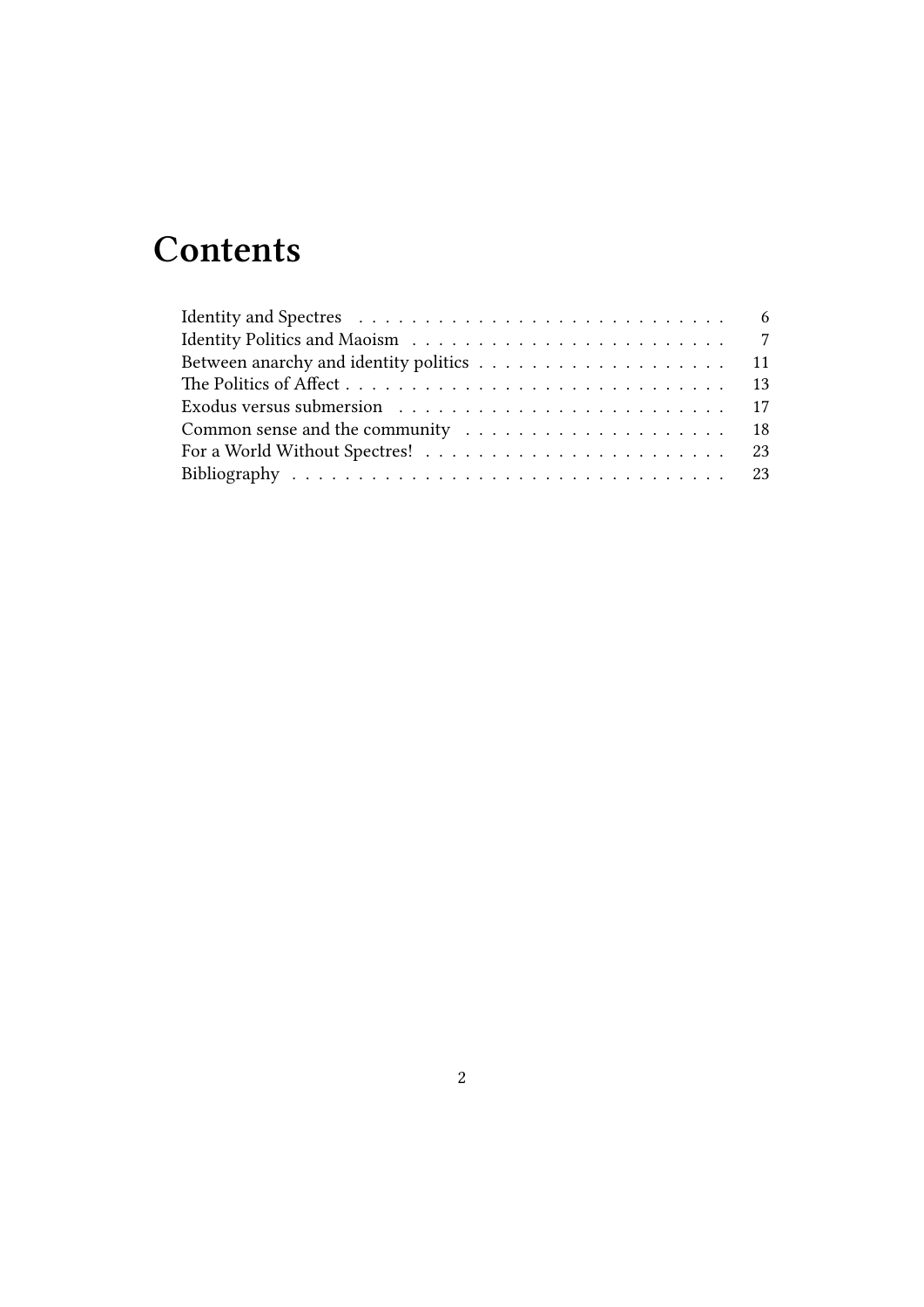**Identity Politicians** (IPs) are a particular kind of leftist who use the *spectre*<sup>1</sup> of an identity-category (gender, race, sexuality, etc) as a lever to obtain power. In the sense discussed here, they should not be considered coterminous either with groups of people oppressed by identity categories, or even that subset who prioritise identity as a key site of struggle. Not all women, Black people, People of Colour (POC)<sup>2</sup>, or members of other specifiable groups are IPs; not all feminists, anti-racists, or even separatists are IPs. Racism, sexism and other oppressions along identity axes are sociologically real, and not every person involved in the struggle against such oppressions is an IP.

Intersectionality - the recognition of multiple forms or axes of oppression, with complex interacting effects - is an effective theoretical response to the problems of Identity Politics, but there have clearly been difficulties putting it into practice. In identity-linked movements, some people use intersectionality as a way to avoid the idea of principal contradiction, although occasionally in practice, people who claim to be intersectional end up treating one or two oppressions as primary. Nevertheless, the fact that not all identity-related theories or movements need to be treated as Identity Politics does not mean that the influence of Identity Politicians is trivial. The writers and activists discussed here not only exist, but their ideas and practices are often insidious and unfortunately widespread. Recognizing the importance and necessity of countering that deleterious influence is my motivation for writing this essay.

It should here be emphasised that *this is not a critique of all forms of radical theory focused on racial or gender oppression.* This critique of IPs is by no means a critique of every position which focuses on a particular type of oppression (such as gender or race). Indeed, aspects of this critique are already present in a number of theorists who work with identity. For instance, the iconic anti-colonial writer

<sup>1</sup> Ed. note: In *Der Einzige…* Stirner uses *spuk*; the English cognate "spook," while a decent enough translation in 1907, is currently an inappropriate (to say the least) option. We chose to use spectre (especially and deliberately retaining the British spelling) for its non-colloquial impact.

<sup>&</sup>lt;sup>2</sup> Ed. note: There was a time when the term POC was inclusive of everyone who so selfidentified (regardless of the term exacerbating certain unarticulated and unavoidable tensions about homogenizing the distinct experiences of people from diverse ethnic backgrounds, as well as the different ways those distinctions resulted in particular experiences of racism); in the past few years, however, the analytical category of Blackness/Anti-Blackness has become more popular in post-colonial discourse, especially among academics and activists. Michael P Jeffries writes that Anti-Blackness is "not simply about hating or penalizing black people. It is about the debasement of black humanity, utter indifference to black suffering, and the denial of black people's right to exist." The recent twisting of "Black Lives Matter" into "All Lives Matter" is a good example of how deeply the threat of a recognized Black humanity runs in the US. Despite the increasingly problematic term POC, we have retained it out of respect for the many who continue to embrace it as a self-description.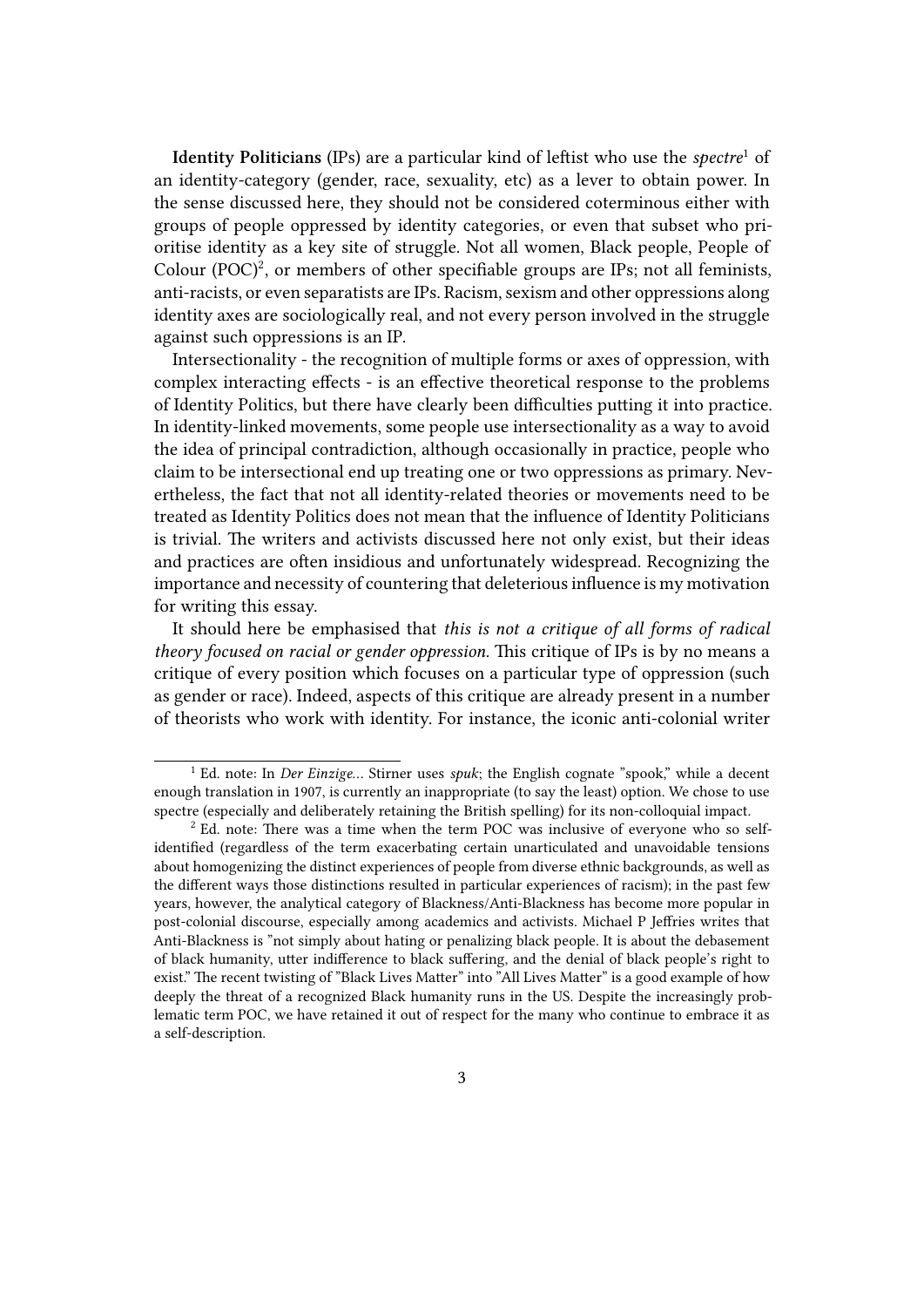Frantz Fanon argued that dualistic identities deform interpersonal relations and reproduce colonial power. While the struggle against colonial power is in fact an irreducible antagonism, and moves similar to those of IPs are strategically useful to fight it, the ultimate goal is to overcome such binaries in a future of the disalienated "whole [hu] man" *(Wretched of the Earth,* 238-9). He even articulates an almost Stirnerian' claim that "the real leap consists in introducing invention into existence … I am endlessly creating myself" *(Black Skin, White Masks* 204). Similarly, in her later works, Gloria Anzaldúa argued that we are citizens of the universe, sharing an identity at a cosmic or subatomic level which is wider than any racial or social category *(This Bridge We Call Home,* 558). She came to criticise IPs for putting up walls and causing violence between groups *(Interviews,* 118). Neither of these authors arrives at a Stirnerian position: Fanon moves towards humanism, and Anzaldúa towards spiritual holism. However, their rejections of fixed identities overlap and intersect with mine, and serve to counter any suspicion that the rejection of Identity Politics entails a failure to take patriarchy, colonialism, or racism seriously.

Some feminists and Black radicals do not deploy the reactive affects discussed below, and instead seek to regenerate a force of becoming to one degree or another (e.g. Mary Daly, Germaine Greer, Audre Lorde, Edouard Glissant). Others, notably dependency theorists and socialist-feminists, emphasise structural oppression, and struggle primarily against macro-structures - destroying capitalism, modernity, or the world-system - rather than focusing on the micro-politics of privilege. None of these approaches falls within what is being critiqued here. Academic approaches that draw on poststructuralism are also distinct from Identity Politics, in that they typically reject the primacy of any particular position. Academic theories related to oppression and identity - for example, Queer Theory, Critical Race Theory, Postcolonial Theory, and poststructuralist feminism - generally reject the idea of principal contradiction. The popularity of Identity Politics among radicals is partly due to the influence of academic work on identity, but, in academic spaces, most strategies of IPs would be rejected as essentialist (there are other issues of disagreement between post-left anarchy and poststructuralism, and between post-left anarchy and leftist types of structuralism, but these issues will not be covered here).

What is being criticised here is a particular *political style,* rather than a theoretical orientation - a style which labels as oppressive any deviation from a particular political line, which resorts almost immediately to public denunciation and

 $3$  Ed. note: The fundamental aspect of tension/destructiveness of class society; for traditional Marxists, it's bourgeoisie-proletariat within the framework of capitalism. When resolved through the teleological process of dialectical materialism (The Revolution™), the resulting synthesis is supposed to make the secondary (and tertiary, etc) contradictions like sexism, racism, and other ostensibly trivial forms of institutionalized oppression, melt away.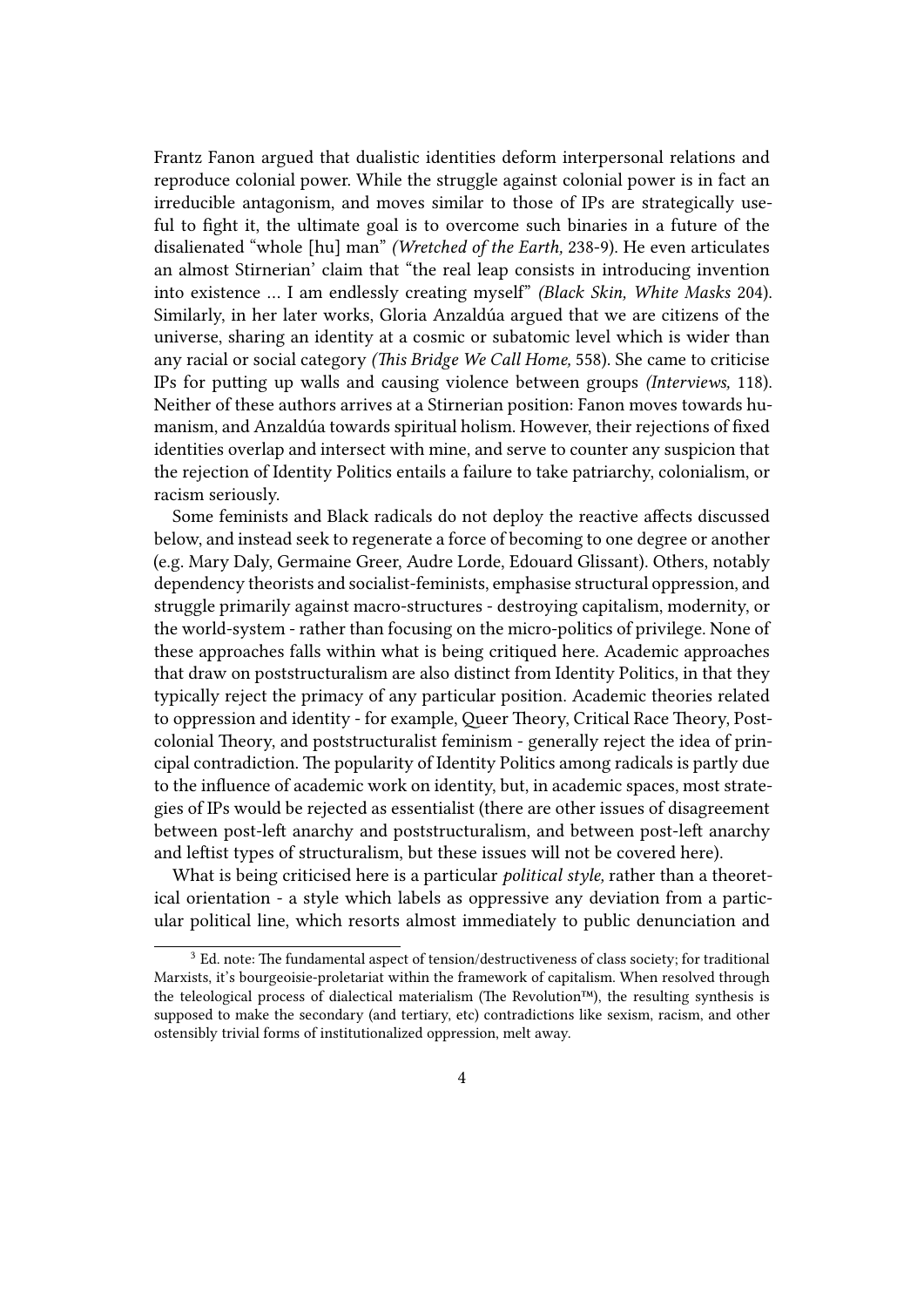exclusion, and which entails analytical and categorical rigidity, with corresponding boundary-policing. They can be distinguished from those whose approaches pursue open-ended becomings through the deconstruction of identity-categories (eg Heckert), which are *minoritarian becomings* rather than minority identities.

IPs see *one* axis of oppression as primary - the *principal contradiction*<sup>3</sup> They demand that everyone focus on this axis. If someone fails to do so, IPs label them racist, sexist, white supremacist, patriarchal, etc. Ditto if they refuse leadership by the oppressed group (often meaning the IPs themselves), deviate from the IP's proposed political line, or criticise an IP. Such terms are deployed only by a member of the correct group, and are used to silence criticism - in the case of Patriarchy Haters, even the word *violence* is monopolised; those who oppose them "do not get to decide what counts as violence" (Voline). The idea of a principal contradiction leads to contempt for other issues and priorities. For instance, IPs in APOC, who focus on race, argue that "bleating about gender and class" is an instance of "diversionary tactics" to deflect from race (Anon, Open Letter). Early CWS work treated issues other than racism as "distractions" (Dot Matrix), and Lorenzo Ervin demands that "anti-racism/anti-colonialism" be made "the core concern" of every activist group (315). He also dismisses anything outside his own agenda - from climate change to anti-fascism - as a "white rights" issue (133, 290, 302).

This political style boundary-polices identities in a way which renders them rigid and authoritarian. In many cases, fighting alleged racism or sexism *inside radical groups* is seen as the most important issue in radical politics - more important than fighting racism/sexism in the wider society. Ervin calls white radicals the worst kinds of racists, worse than hardcore conservatives (240, 272-3). Usually, these attacks take the form of militant struggle from the Maoist milieu: public denunciation and/or disruption, criticism/self-criticism, purging/ exclusion, and the policing of micro-oppressions within the movement or scene; activists refuse to draw distinctions between allies and sympathisers, active enemies, and anything in-between. Ostracism, "the ultimate form of social control," "is very infrequently used" in indigenous cultures (Peaceful Societies), but is used almost immediately by IPs for the smallest perceived transgressions.

Ervin's repeated tirades against white anarchists provide a textbook case of this approach; his recent antics include labelling the entire Anarchist Black Cross racist because, at their recent convention in Denver, someone - at the request of Black political prisoner Jalil Muntaqim - read aloud a racist letter by a prison guard. Roger White's *Post Colonial Anarchism* exemplifies this too, as do the faction of APOC who disrupted the Crimethlnc convergence in Philadelphia in 2009, verbally abusing participants and damaging their belongings. Kill Whitey, one ofthe cheerleaders for this attack, later extended the disruptors' accusations of"white supremacy" to Food Not Bombs and other anarchist groups, demanding that all such groups ac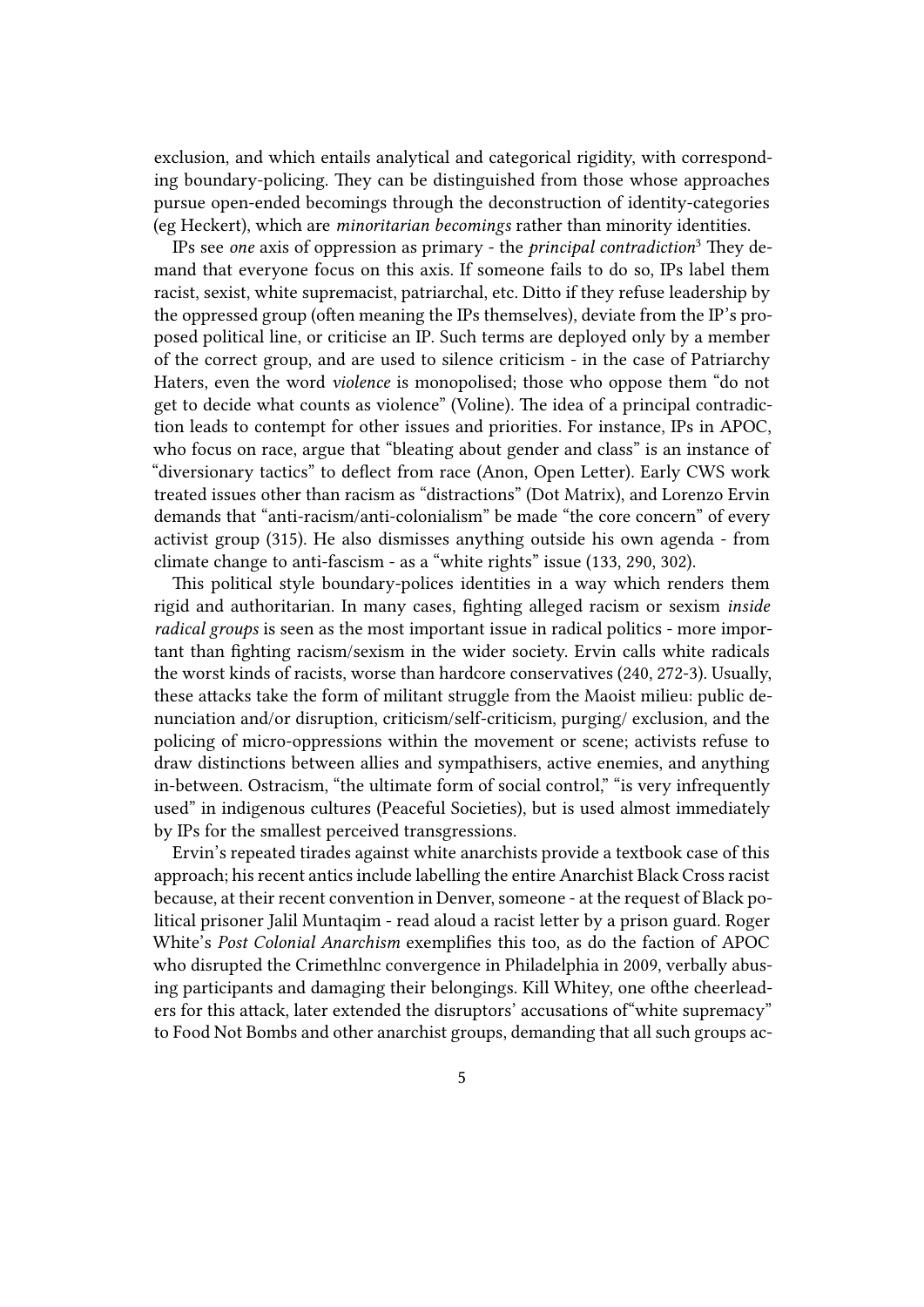cept black leadership. The attack by activists from the Qilombo social centre on the CAL Press table at the Bay Area Anarchist Book Fair in 2014 is another case; subsequent comments online by Qilombo supporters clearly show the same rhetoric. Patriarchy Haters, the group which emerged from the Patriarchy and the Movement event in Portland, represent a feminist variant; their most notorious intervention was to shout down Kristian Williams at an unrelated event for criticising their political style in his article, *The Politics of Denunciation.*

## <span id="page-5-0"></span>**Identity and Spectres**

From a Stirnerian anarchist perspective, at the root of the problem with IPs is the *spectre -* the use of an identity-category as a transcendent, abstract category which possesses and defines values. In Stirner's theory, the problem of oppression is the problem that people value spectres and the things which benefit spectres - *instead of valuing the things which they desire as a* "unique *one.*" All categories, words, concepts, can become spectres if they are allowed to possess and dominate us - even those which refer to our properties or attributes (59, 151). If people are defined as essentially and primarily *something* - whether it be humanity, whiteness, blackness, masculinity, femininity - this is always alienating, because the category is always "his *essence* and not he himself," and therefore something alien (28), which requires "my valuelessness" (145). As a real person, each of us is a processual being, an embodied self, located in a field of becoming.

From a Stirnerian perspective, systems of oppression such as racism and patriarchy are oppressive impositions of a particular spectre. Systems of oppression based on gender, race, and so on are *sociologically real,* but ultimately rest on *other people imposing a particular spectre* - treating another person not as a unique one, but as an instance of femininity, or "just another X." Such systems entail valuing a particular category to the exclusion of others, leading to violence against those excluded.

However, the subordination of one spectre to another is not the base level of the problem; the problem is that spectres do not liberate or empower those who belong to the category they value, because those belonging to the category are valued only as instances of the category, not in their full, unrepresentable being. Hence, a *right of humanity* or a *white privilege* is never *my* right or privilege, because my *unique being* is not identical with humanity or whiteness. Even if I qualify as human or white (by falling within the extensional set of each category), there is some residue of uniqueness which is prohibited by the spectre. Stirner's concept of the *un-person* expresses this clearly. An un-person falls within the category *human,* but is deemed to deviate from the essence, for instance by putting uniqueness before humanity.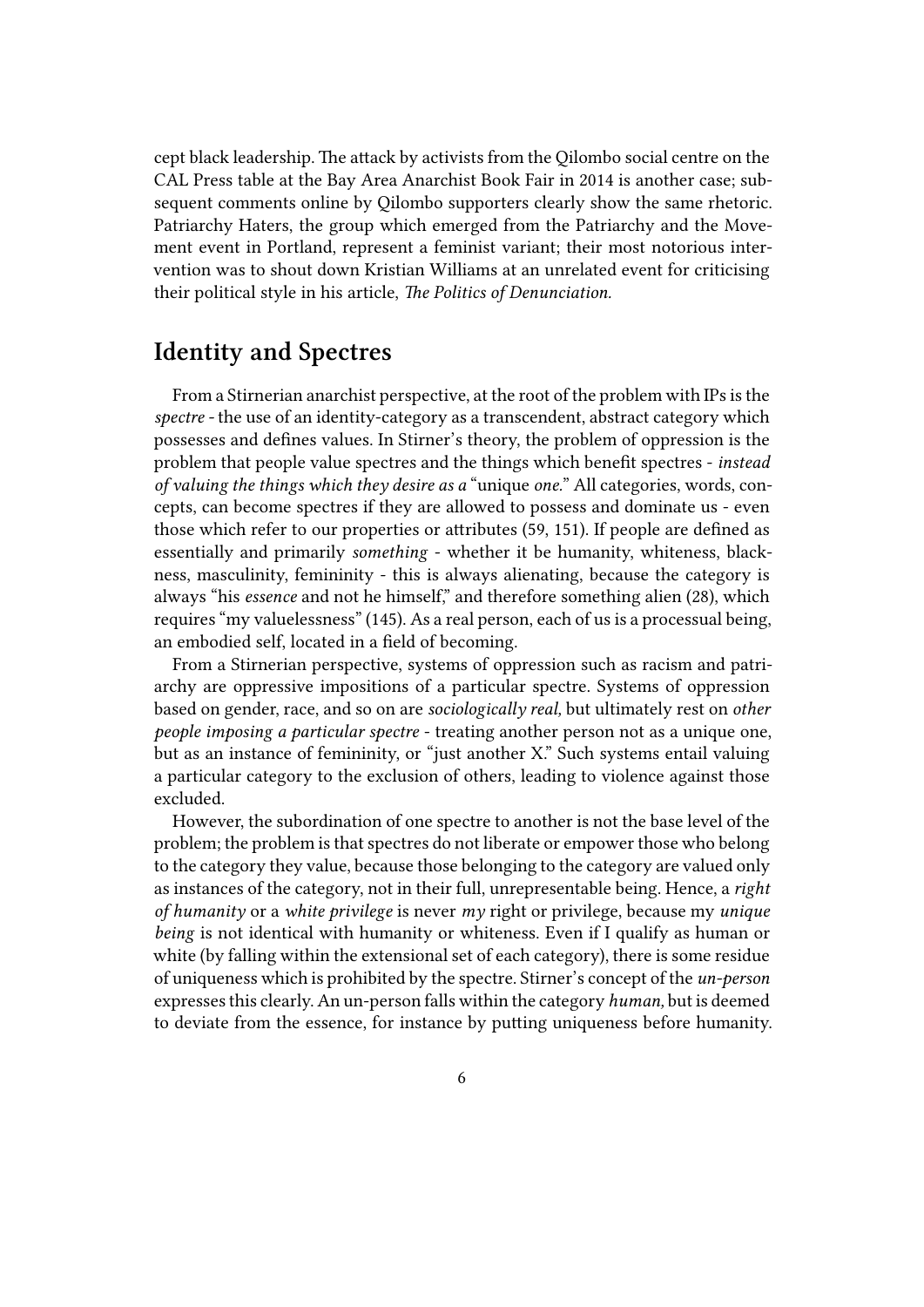The un-person is not liberated, but jailed or hospitalised. Indigenous people always fell within the extensional set of humans, but were historically exterminated or assimilated because they fell outside the essence of what colonisers defined as having human value. *The hierarchising of representational categories is secondary to the initial oppressive gesture of subordinating real becomings to abstract categories.*

By analogy, white or male privilege is the privilege of the spectre, not of the extensional set. There is the spectre as a category, which usually has a set of normatively defined characteristics (such as masculinity, whiteness, humanity). And then there is the set of people who are classified as part of the spectre, who may or may not have these characteristics. A male white person becomes *un-white* or *unmale* when he ceases to conform to dominant ideas about the category. We might say that white privilege is not something which is *owned* by a person defined as white; it is owned by an alien spectre (112), the category of whiteness.

Spectres are connected to sovereignty, as theorised by Agamben. In sovereignty, a political ruler has the power to decide which instances of the extensional set conform to the essence of the spectre and are accorded value - who is "person" (qualified life) and who is "un-person" (bare life). This leads to "abyssal thought," the devaluing of those who fall outside dominant normativity (de Souza Santos). In Maoism and Leninism, sovereignty operates in the form of vanguard ism or substitutionism. The Party or leader defines the spectre and hence claims to speak for all those covered by it - but such statements are really political decisions rather than empirical claims. The IP, the leader, claims to speak as and for POC, Black people, women, and so on - but never for all those covered by the category. In a sneaky semantic move, the moment the oppressed criticise the vanguard, *they are no longer the oppressed,* but objectively have become allied with the oppressors. An enemy of the IP becomes an enemy of the entire category — the spectre.

## <span id="page-6-0"></span>**Identity Politics and Maoism**

IPs IMAGINE SPECTRES TO BE MATERIALLY REAL. Whereas Stirnerians insist that becoming is unrepresentable, IPs follow Marx's view that it can be identified with an essence. For Stirner, binaries are artificial effects of spectres; for Marxists, they are correct theoretical reflections of binary structures within reality itself. The IP's style is descended from Maoism. Younger IPs are unlikely to have been directly influenced by Maoism, but important elements of Maoist political grammar were imported into earlier forms of Identity Politics and continue to operate.

Maoists and IPs are strong structural determinists. This means that they work with a model of social life in which macro-social structures determine people's identities and political outcomes. For instance, Ervin says that any white radical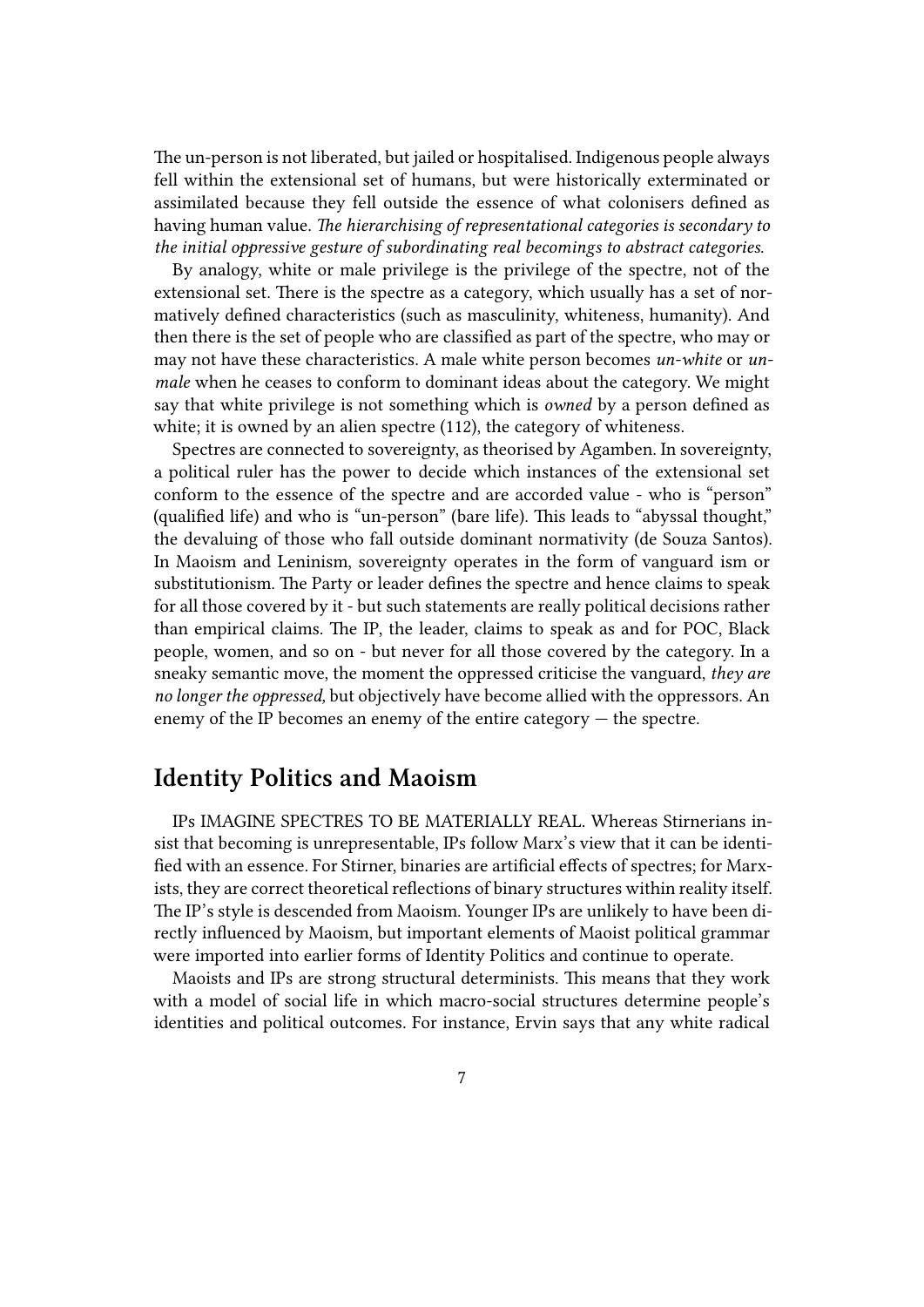has "middle class racial privileges… and it does not matter about their personal beliefs" (268). IPs deny that people exist as unique individuals at all; people are simply instances of spectres. As an APOC writer says, "It's completely arrogant and pretentious to think you are unique. You are just another white person" (Anon, Open Letter). People are taken to be effects of, and reducible to, particular social structures: these structures determine their material interests, which determine their unconscious investments, which determine their beliefs and actions. People's real, unconscious desires are always "racialized desires" stemming from "racialized, classed, and gendered subjectivities" (comments on Anon, Smack a White Boy Part Two). In the case of privileged people, desires are not to be liberated, but purified. In the case of oppressed people, what they desire is automatically, instinctively right — *provided* it follows from the spectre.

This approach depends on the conflation of the spectre (eg whiteness, masculinity) and the extensional set it covers (eg white people, men). Roger White asserts that "white, Christian men have held power and privilege" - without distinguishing between the spectres, the elite, and all members of the categories. And the founder of CWS writes of "the guilt that comes from being who I am: a white person of conscience in a white supremacist society" (Dot Matrix).

All of these positions entail the view that *we are our spectres.* As Williams argues, it classifies people as "particular types of people who are essentially those things," and reduces oppressed as much as abuser/oppressor to "political symbols used by others to advance some specific ideological line." Normatively, anything which aids the oppressed spectre is good; anything which harms it is bad. The same action silencing, violence, abuse, eviction - is praised in the former case and condemned in the latter. A person's intent is irrelevant; the real significance comes from the effect, as defined in the IP's frame. Duplicating the historic role of the activist or militant (Vaneigem, 111; Anon, *Give Up Activism),* the IP makes her/himself indispensable as an Expert on oppression, based on claimed knowledge of the spectre and the correct response to it.

Such spectres are used to channel the anger of the excluded into controlled political forms. Maoism is a power-politics of ruthless control, but it is seductively appealing to marginalised people because it contains a moment of empowerment. Especially when out of power, Maoism encourages the expression of accumulated anger against real oppressors such as landlords and government functionaries.This practice is the origin of the culture of denunciation, and the reason why Black and feminist groups in the '60s were attracted to Maoism. Once in power, however, Maoists cannot continue to allow attacks on power-holders. Instead they channel anger onto folk-devils, such as disempowered former oppressors, in carefully managed denunciation campaigns (Perry and Li, 7). In the Euro-American context this method takes the form of moral panics.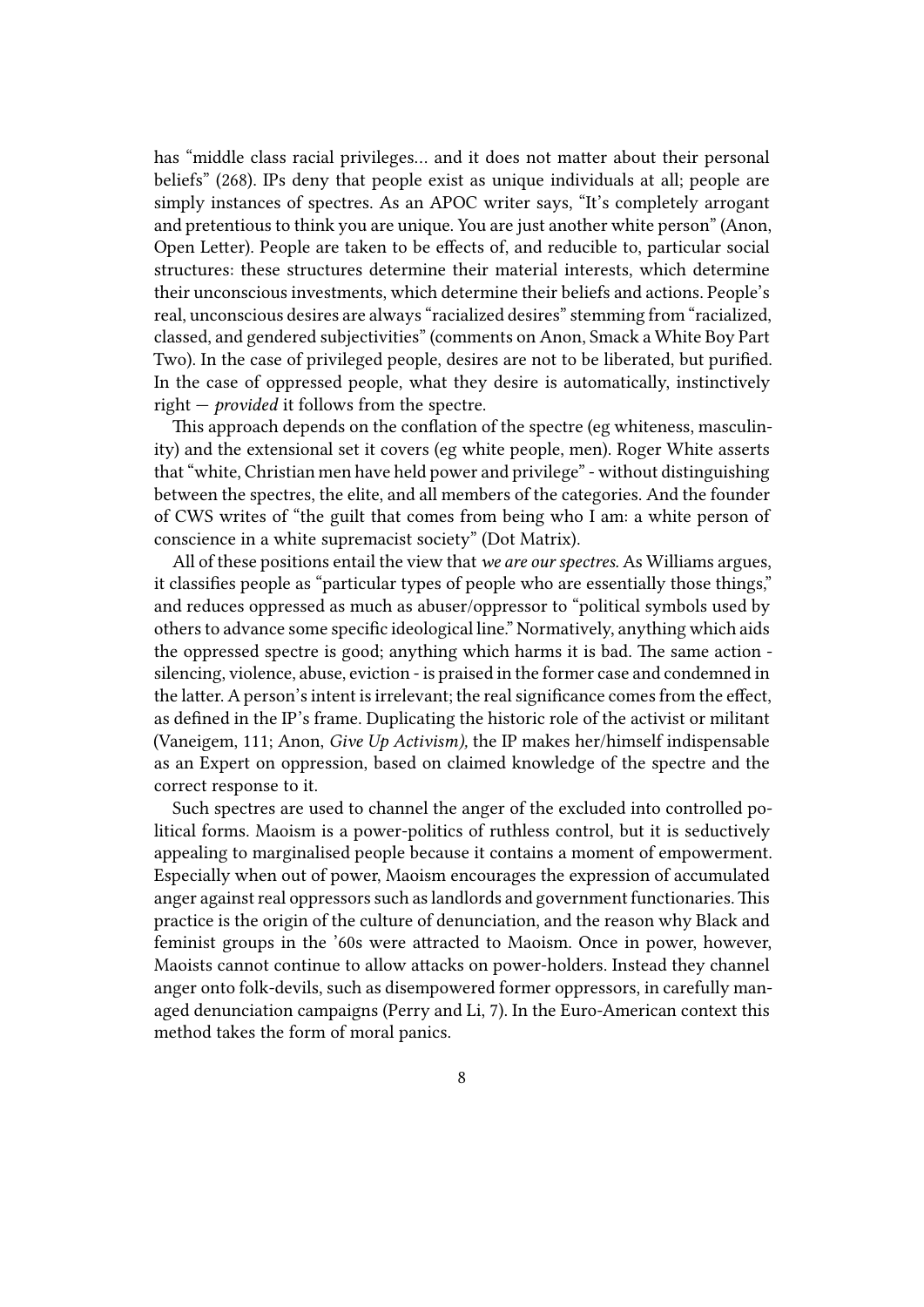This contradictory role is also channelled theoretically. Maoists and IPs deploy a contradictory fusion of two incompatible ontologies: *realism* and *perspectivism.* Realists maintain that an external reality is knowable through rational methods by anyone, whereas perspectivists maintain that everyone's standpoint is culturally unique, and there is no way to establish any standpoint as more true than others. Maoists/IPs are ontological realists in identifying the principal contradiction and depicting the actions of the privileged (which can be reduced to externally knowable structures), but perspectivist in their treatment of the standpoint of the oppressed: if a Black person says something is racist, it is racist (comments on Jarach et al); if a woman alleges abuse, the allegation is self-evidently true (comments on Black Orchid Collective). This turns women and Black people into Experts, to be unquestioningly listened to and obeyed - a position dehumanising for them as well as others. In contrast, the *real* meaning of a white person's or a man's actions is externally knowable, and intent is irrelevant.

There is method in this madness. In Maoist theory, knowledge is a fusion of experience, which comes from the masses, and rational theory, which comes from the vanguard (Mao, *On Practice*). In practice, this meant that knowledge emerging from mass meetings, denunciation campaigns, speak-bitterness campaigns, and so on was systematised and reprocessed by the Party into the Mass Line, which was presented as the unmediated experience of the masses. Disagreements within the movement are "resolved by the method of criticism and self-criticism" (Mao, *On Contradiction*). In practice this meant denunciation and self-denunciation. During the Cultural Revolution, different Maoist factions began denouncing each other as "objectively counter-revolutionary," as part of a competition for resources. Elements of both of these approaches can be seen in the actions of IPs, the former as an insistence on leadership by members of a particular group (Black, women, etc), the latter in the distribution of prestige to allies based on conspicuous self-abasement and political performance.

Ultimately, denunciation, exclusion, border-policing, promoting us/them binaries among the oppressed, and harping on principal contradictions are the methods through which IPs/Maoists mould autonomy into political power. Anarchism is a threat to Maoism, not because it denies oppression or comes from privileged groups, but because it carries the self-expression of the oppressed further.

References to liberation, autonomy, decolonisation, and so on notwithstanding, in such perspectives, liberation necessarily means *liberation of a spectre,* not of concrete people - not even of concrete people categorised by a spectre (as women, Black people, POC, etc). By implication, leadership or authoritarian rule by a member of the spectre is unproblematic. It is still *self-determination by the spectre*  the spectre itself remains *autonomous,* even if its members do not. This is clear in Ribeiro's essay *Senzala or Quilombo:* "[the quilombo] was no communist soci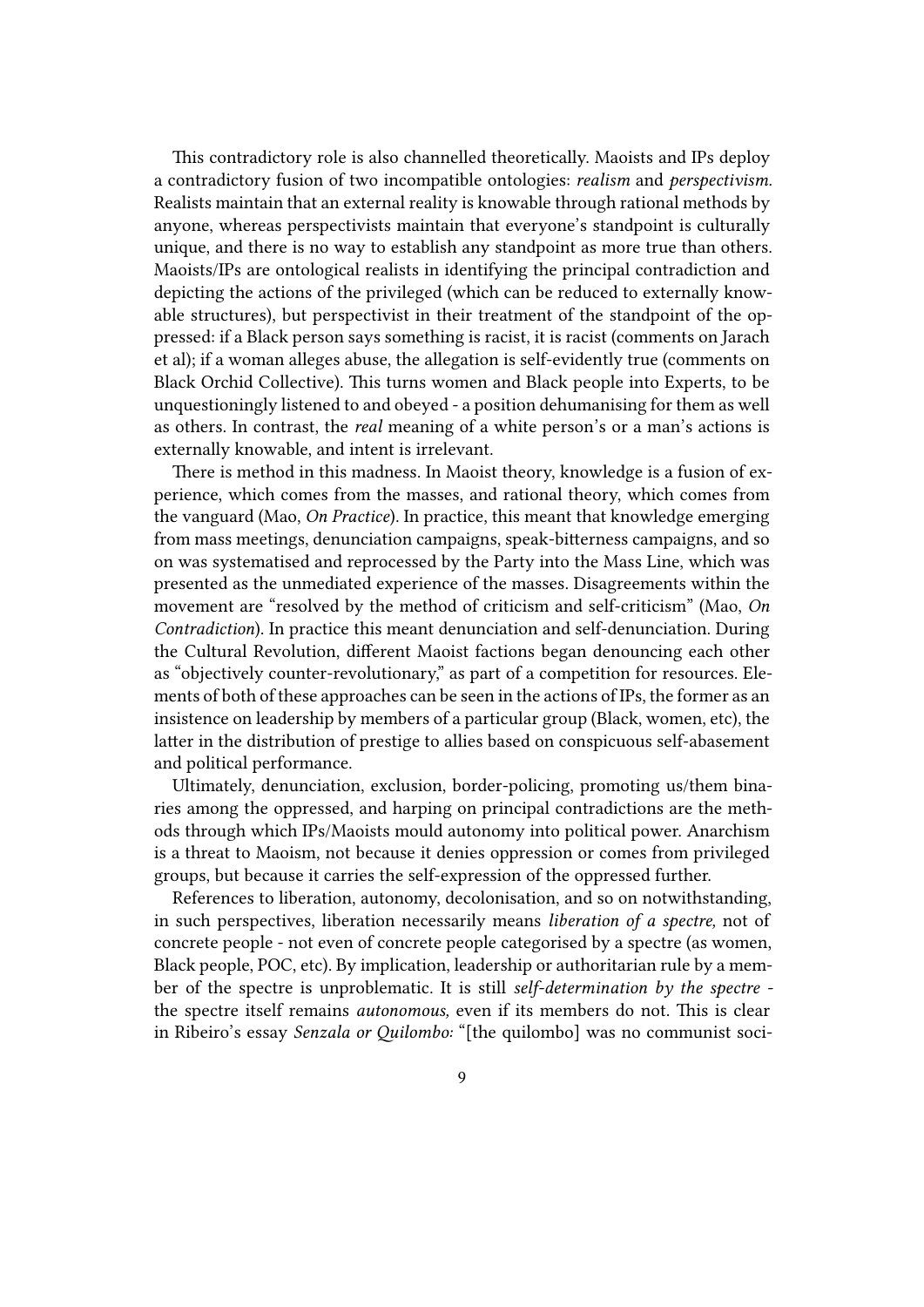ety" but had a king; "this is neither here nor [there] … [it had] freedom and selfdetermination." It does not matter if an autonomous zone is hierarchically structured, as long as the leaders are POC.

To enforce this primacy of the spectre, IPs encourage massive simplifications, reproducing the wider equivalence between stereotypes and roles (Vaneigem, 134). Members of entire groups (white, male, straight, middle-class) are deemed *privileged.* Privilege is often alleged despite being a result of the actions of a third party (the police, for example), rather than one's own. But it carries implications that the privileged individual is somehow a direct oppressor of the oppressed individual (Kill Whitey, in *True Colors,* refers to "white people" as the oppressor), that they are part of a small, isolated elite (Ervin, 309), and that they've "got it good" in an absolute sense (Anon, Open Letter). Strategically, the focus is on the privileged person, rather than the person who actually discriminates against or oppresses the oppressed person. Such a person is to admit, identify with, unlearn, or give up their privilege, as if it were an attribute they controlled, rather than an attribute of a spectre, assigned and reinforced by others.

In terms of political strategy, IPs declare that people should do what the Expert defines as structurally responsible, *rather than following their desires.* This encourages people to focus on their weaknesses or internal conditioning, rather than their strengths or outer struggles (Gelderloos), situating oppression mainly in individual activists' psyches rather than the dominant social system. IPs insist movements must have leaders, and these leaders must come from the oppressed group (Dot Matrix, CWS; Ervin, 291). Spaces must implement extensive policies of normative regulation and enclosure to meet criteria of safe space, reflecting a "need for protection and security that eclipses the desire for freedom" (Landstreicher, 12). Any refusal to do so is taken to be an instance of racism/sexism within the radical movement - an instance which is tied to occasional cases of insensitive or prejudiced comments or actions to paint a misleading picture of a radical scene in which oppressive behaviour is pervasive and out of control. Normative policing through safe space policies often makes spaces *less* safe, by creating risks of denunciation and purging which are greater than the risks of micro-oppression (Anonymous Refused). Mixed movements are labelled not as *incidentally* white/ male, but as *deliberately* white supremacist and patriarchal. The illusion is that exclusion creates inclusion; this rests on the implication that the power to exclude is unproblematic, provided it is vested in or exercised by the in-group. For anarchists, the best way to help people feel safer is to recreate autonomous forms of self-organized control over the basic economic and social conditions of life, and to provide care and support within networks of affinity. Without roots in material scarcity, spectres would lose their power to wound.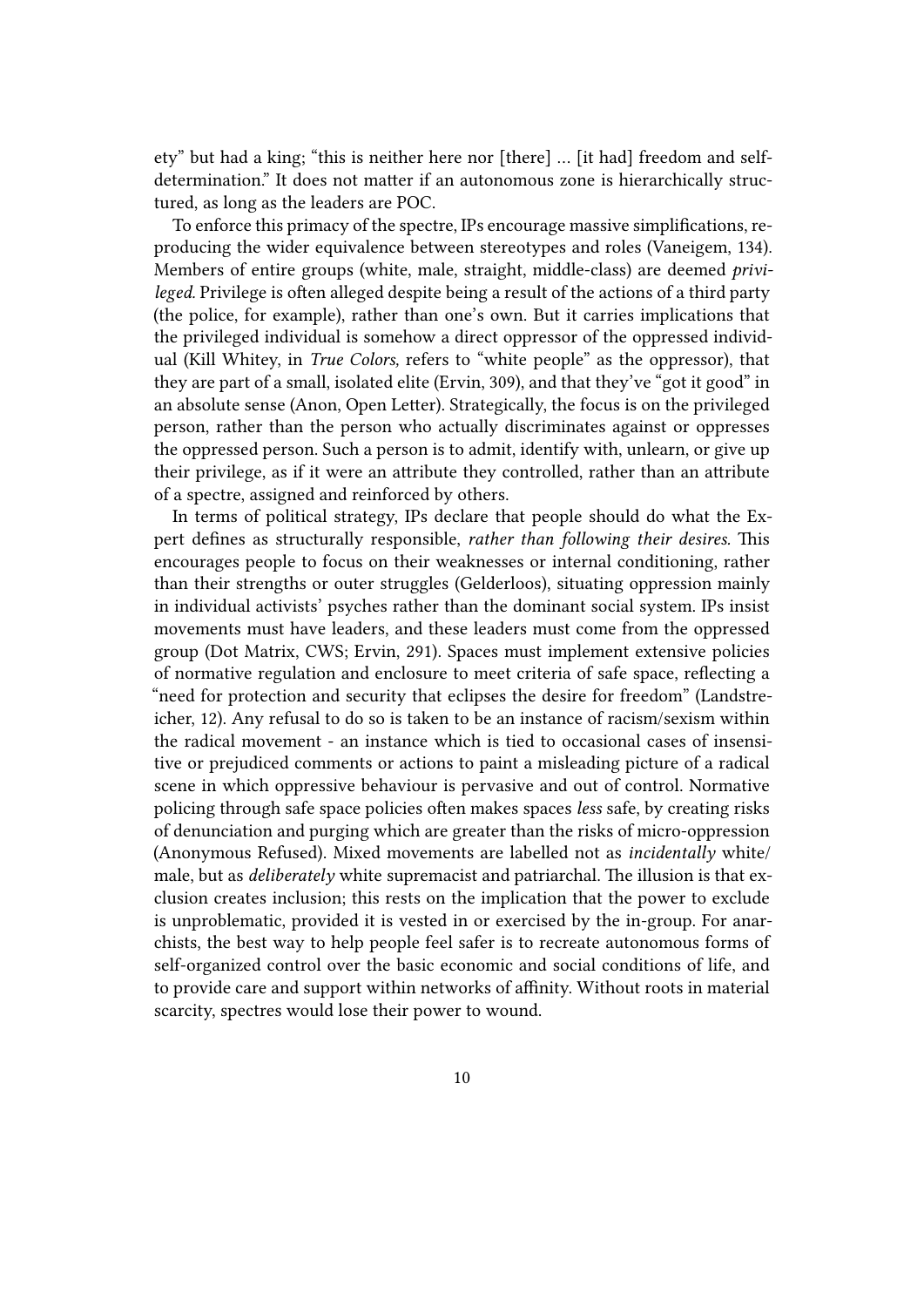To create a politics of sacrifice, people have to be taught they have no inherent value, so they believe in and support the systems of compensation associated with roles (Vaneigem,139). IPs convey this message by defining privilege as an ineliminable attribute of identity and encouraging guilt. Experiences of different groups - separated by social categories - are taken to be incommensurable and incomparable, whereas those of individuals in the same group are taken to be equivalent or identical: incidents of alleged anarchist racism are likened to slavery and genocide, but instances of police brutality against black people and white protesters are absolutely incomparable (Ribeiro). Objecting to IPs' abuse is "entitlement," which is always a bad thing, since privileged people need to "know their place" as docile subordinates of the new rulers-to-be. In some cases they are also expected to funnel resources to IPs' groups, without anything in return, all the while respecting the group's "autonomy" to bad- mouth and exclude them (Ervin, 291; Qilombo).

Despite their rhetorical radicalism, IPs, like all good Maoists, do not challenge capitalism. On the contrary, Perlman argues that national liberation movements - the inspiration for IPs - are actually means of capitalist nation-building. *Why is a supermarket packer not a manager, or a security guard not the chief of police? Because of racism.* "There's no earthly reason for the descendants of the persecuted to remain persecuted when nationalism offers them the prospect of becoming persecutors" (Perlman). The point, however, is that they become persecutors and not free beings. The overall system remains intact, dominant, with the spectres reshuffled.

#### <span id="page-10-0"></span>**Between anarchy and identity politics**

There is a common misunderstanding, going back to Marx's critique of Stirner and exhibited in Roger White's critique of Lawrence Jarach, that anarchists believe that spectres are simply figments of the imagination - "pretending [racist/sexist] discourse doesn't exist just because you didn't create it" (White). This means we can wish away spectres. *Stop believing in them, and they lose any power to oppress.* This is a mischaracterisation. While it is true that Stirner believes that spectres lose their *normative* force when we disbelieve them, we can also be oppressed by other people who continue to believe in and act on spectres. Structural oppressions are sociologically real but are not material in the Marxist sense. This simply means that one's own will is pitted against the wills and beliefs of others - most of whom continue to be possessed by spectres.

For anarchists such as Stirner, normative thought, or statism, is a deeper structure of oppression which generates the various other axes. Binary thinking is itself closely tied to European thought and the underpinnings of patriarchy and colonisation. Eurocentric statism and capitalism are bound-up with colonialism,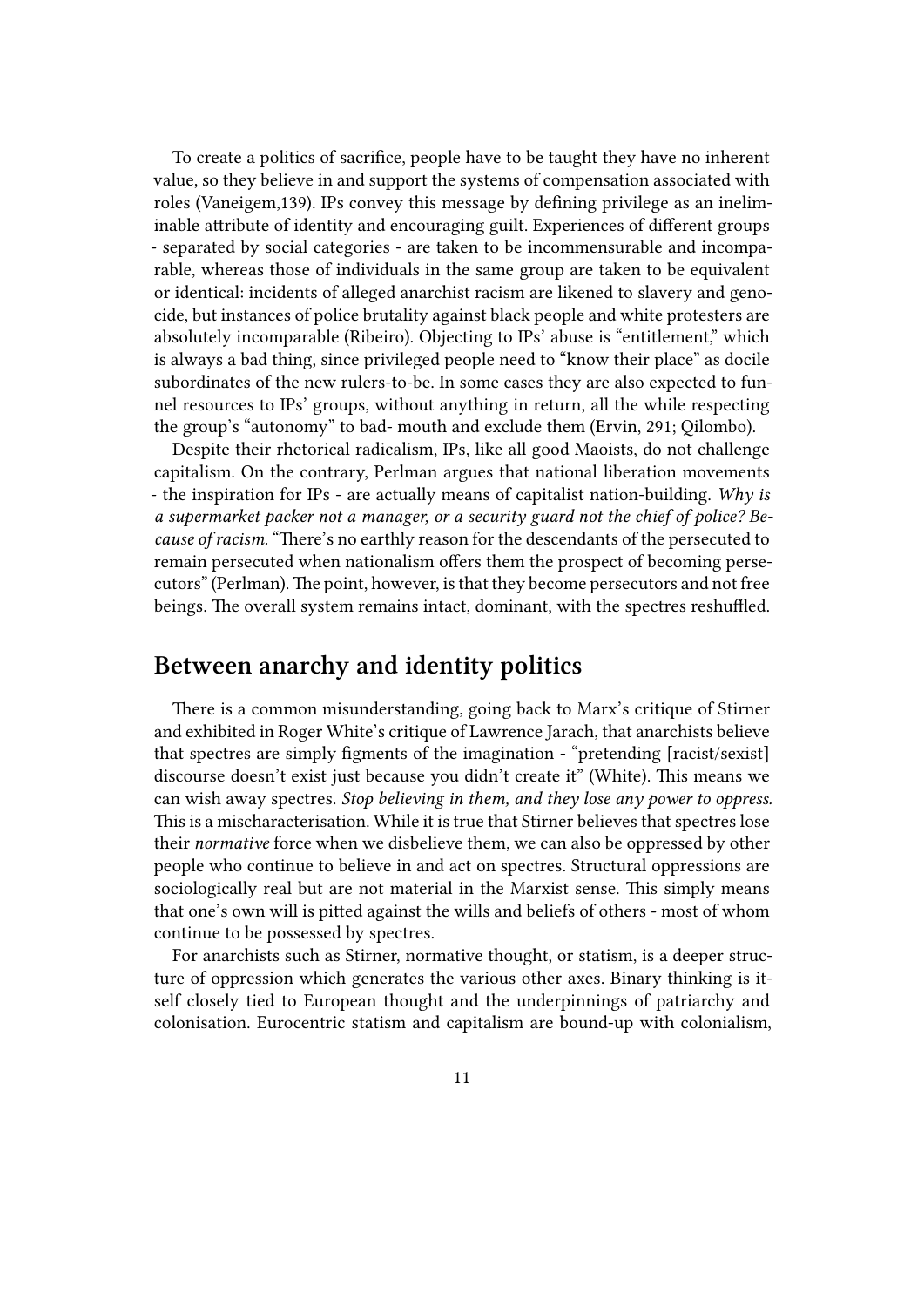modern thought, rationalism, and the modern world-system, but at a deeper level, Europe was also *self-colonised first* (Clastres, Perlman). While European countries became the global imperial powers, the problem of imperialism and ethnocide are inherent to *all states* (Clastres). The irony is that IPs are in fact Eurocemtric, relying on European concepts such as rights and strong binary oppositions Aragorn!, *Non-European Anarchism,* 10). On a deeper level, to be anti-Eurocentric and antiethnocidal requires a rejection of the state.

With their inversions of binaries, IPs seek to reproduce institutions of hierarchical power. The alternative here is affinity: the attempt to form connections, informal groups, and unions of egoists without these groups being mediated by spectres. Creating *unmediated intercourse* across socially operative hierarchies (race, gender, etc) is complicated, but by no means impossible - nor necessarily more difficult than creating unmediated intercourse between members of the same category. Where radicalism works well, it manages to construct such direct connections. As Landstreicher argues, "[t]he awareness each has of the others' individuality creates a basis where decision and action need not be separate" (21). Relating to others as unique beings, as non-disposable creatures valuable in themselves, makes possible communication *even in contexts of radical difference.* Anarchic affinity is undermined by the inability to challenge others' views, the construction of oppressed people as Experts, and the idea of incommensurability (Dot Matrix, CWS). This actually reinforces binary thinking and relations of domination.

IPs start from a standpoint within the dominant system of spectres, and encourage us to identify with our position within systems of oppression (Gelderloos, 13). They require that "any person interested in radical transformation relinquish the ability to define her/ himself" (Jarach, 5). Instead, people are to dissolve themselves into the pre-existing social categories into which they are classified, both by the dominant system and by IPs. As Jarach argues, "they can't conceive of the possibility that the elevation of any particular culturally constructed marker into a significant value-laden category could lead to oppression" (3). Indeed, they define the possibility out of existence: we really *are* our categories; to oppress is to oppress a category; to liberate is to liberate a category. And leadership of Experts is necessary, if the extensional set are to be reduced to the spectre.

From a Stirnerian point of view, instead of starting from a subject-position assigned by the regime of spectres and categories, anarchists should start from a standpoint of being a unique individual irreducible to any spectre or category (*including* those of uniqueness and individuality). A Stirnerian recognises racism or sexism, not as one's own privilege separating one from the other, but as *an act of normative repression against other unique ones, and an insult against one's own uniqueness.* The intensity of internal and external barriers to free expression vary with context, but there is a basis for networking together in the rejection of alien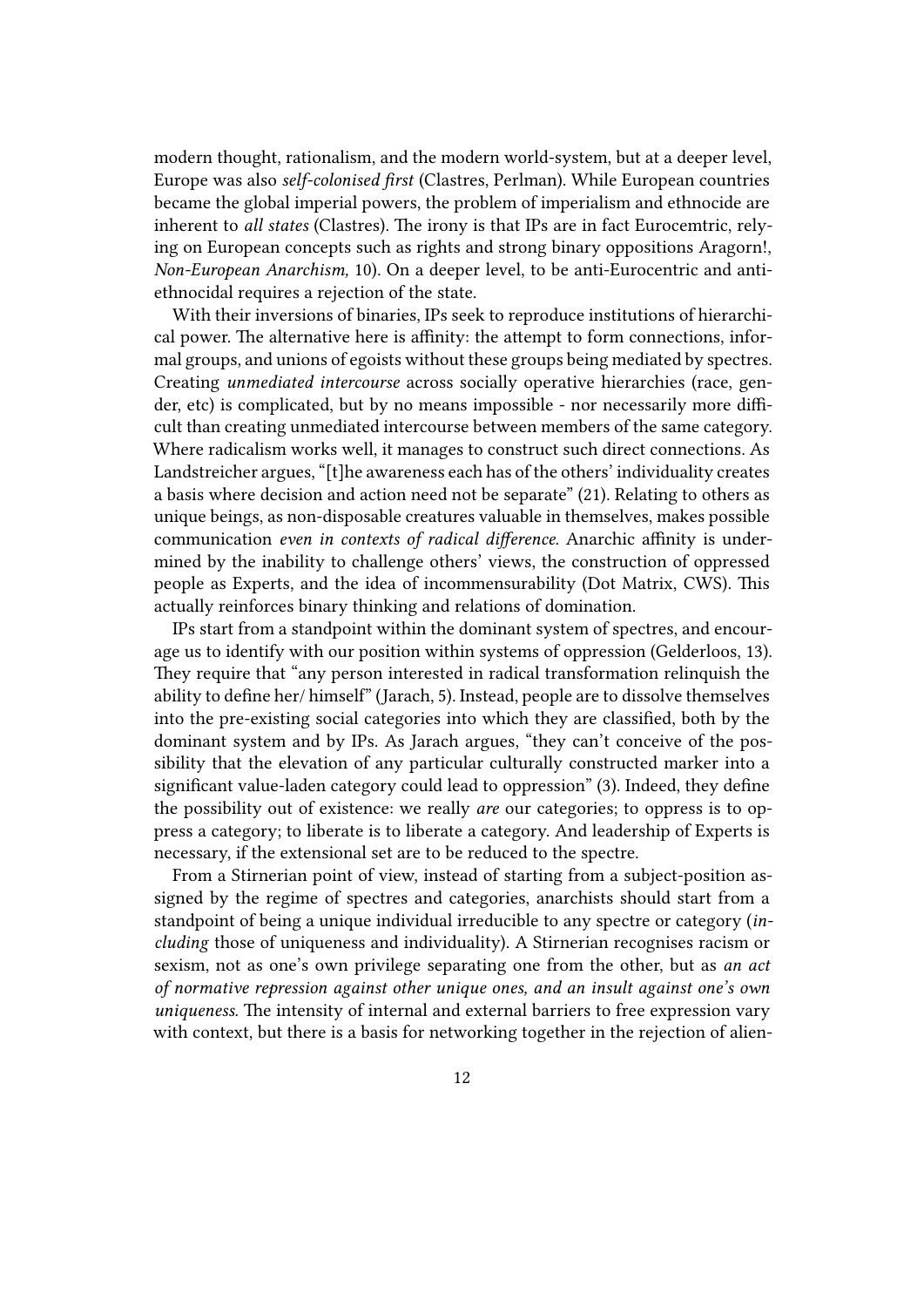ation and spectres. This is recognised from non-Eurocentric perspectives; some indigenous scholars argue that modern alienation is a kind of sickness, *afflicting colonisers as well as colonised* - indeed, that the colonisers infected the colonised *because they were already sick* (Duran and Duran, Burman).This position meshes with the Stirnerian view that oppressor as well as oppressed is possessed by spectres.

Anarchy does not necessarily stem from any identity at all. More often, it comes from a standpoint outside the field of available identities - as in Stirner's idea of a standpoint unique to each person (190-1). Gelderloos argues that his own experience is that "[a]ll the identities that society tried to stitch me into don't fit, and the fabric is coarse" (6), offering "an inheritance stripped of anything I value" (7). Similarly, for another anonymous anarchist, "Our task is not to give up some phantom privilege that has never really been our own, but to expose and move beyond the artificial identities that smother our individuality" (Willful Disobedience).

Rather than expressing white male privilege, anarchy should be seen as a form of *ethnogenesis:* the emergence of a subculture or counterculture which, if able to continue on its line of flight (or *détournement* ), would become a different culture entirely (New Travellers and, historically, Irish Travellers are good examples). The emergence of new cultures through ethnogenesis is well-documented, and often stems from flight from state power (Scott), a process which begins with a choice to differ from the majority of an existing group. In other words, forming a counterculture is the first step in becoming non-white. Ethnogenesis is a problem for essentialists because it entails fluidity in the very formation of the structural basis; it frustrates border-policing. IPs denounce both dropping-out and cultural hybridity, dismissing the latter as cultural appropriation.

## <span id="page-12-0"></span>**The Politics of Affect**

If oppression is the imposition of a *structure* in which people are assigned to spectres - of which both privileged and oppressed spectre are largely effects - then IPs actually *entrench* oppression by locking-in the spectres and intensifying normativity. If one assumes that hierarchical power is wrong *because it prevents (nonwhite) people from living joyously, in the flow of becoming of their own desires,* then the subordination of autonomy to the primary contradiction is not an appropriate response. Anarchy goes further, because it opposes the underlying structure of domination of unique ones and flows of becoming by the order of spectres. IPs seek to abolish the privilege of a particular spectre; ideally, anarchists seeks to abolish the normative power of spectres in general - which necessarily also abolishes every spectre's privilege. Stirnerian anarchy goes beyond unlearning privilege —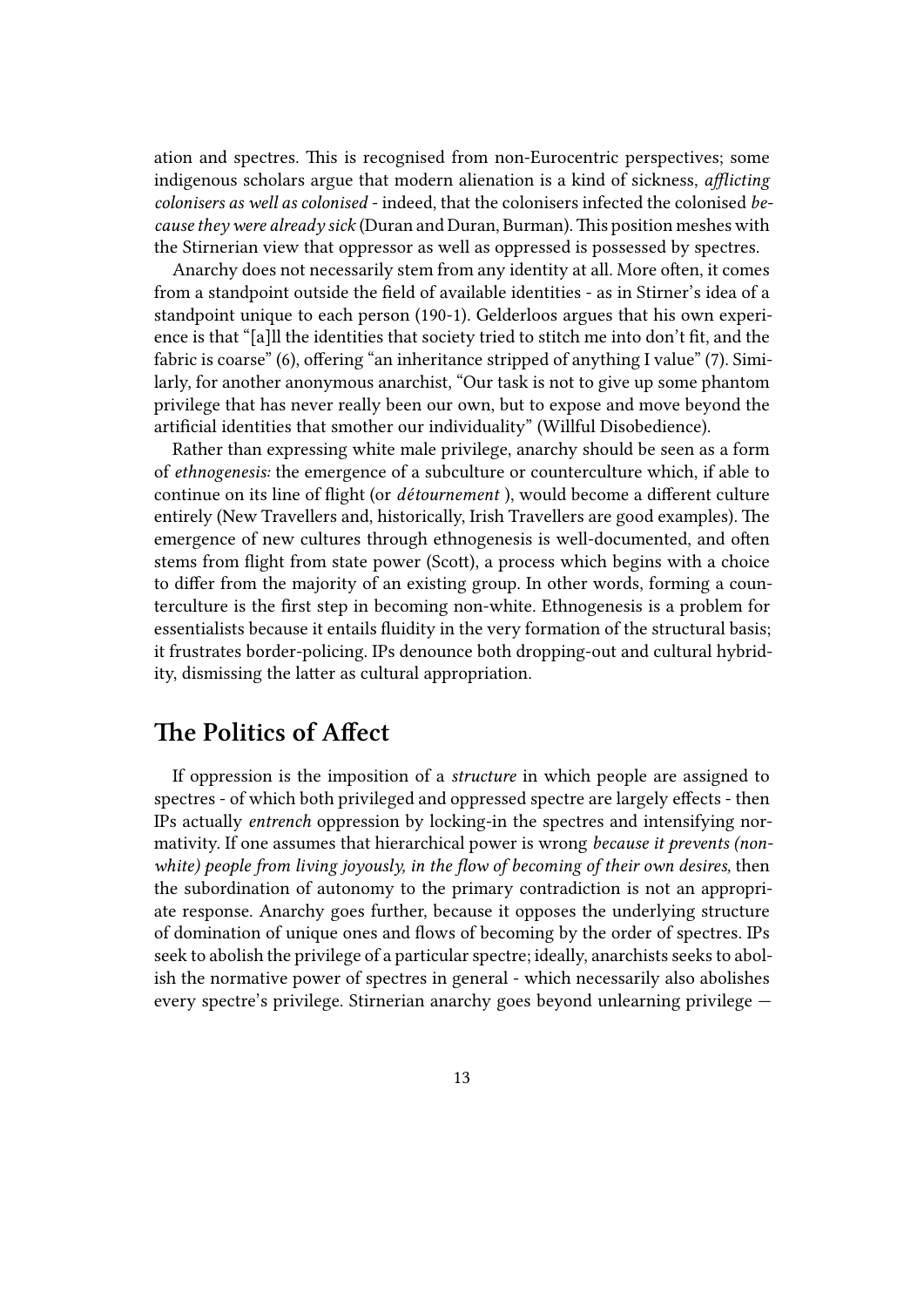the favouring of one spectre over another — to *unlearning spectres* — learning not to be subordinate to spectres.

Affectively, the orientation of anarchy is to unmediated, active joy. There is a level of immediate, free becoming which is deeper than the hierarchy of spectres. Stirner theorises a kind of intense, joyous exercise of capacities "without reservations" (171), giving "free play" to one's capabilities (167), and playing "as freely as possible" (130). Bonanno argues that capitalism denies us an experience of active (rather than passive) joy, and counsels a "search for joy… through the search for play," driven by a "vital impulse that is always new, always in movement." In the excitement of play "lies the possibility to break with the old world and identify with new aims and other values and needs" (15-16). Hakim Bey argues that insurrections and autonomous zones should create peak experiences of extraordinary consciousness and intensity *(TAZ).* Such peak experiences are "value-formative on the individual level," allowing a "transformation of everyday life" *(Occult Assault).* Various anarchist practices, from the TAZ to rewilding, from joyous insurrectionary struggle to dropping-out and living differently, are means of recovering this level of becoming and immediacy.

In contrast, the dominant affects for IPs are wallowing in the loss of immediacy and the inevitability of alienation (guilt, melancholy, inadequacy), a kind of joyless anger. They reproduce a style of politics which focuses on telling people "how to behave" (Dot Matrix, CWS), conditioning people into roles which reproduce the power of the spectacle. IPs reproduce conventional morality and its structures of *ressentiment* — negative affect (often including irrational, even self-destructive, verbal or physical lashing out) towards others as an expression of one's own powerlessness, in contrast to celebration of one's power. *I have lost my capacity to enjoy; you have stolen it; you must be punished.*

On the side of the supposedly empowered, Ervin encourages ruthlessness and "cold-blooded efficiency" as key virtues (245), reproducing the affective structur of managers, soldiers, and police. The practice of calling-out frames whiteness, white supremacy, and patriarchy as *personal* moral failures, even though the underlying theory frames them as *structural* realities. The cultivation of individual guilt and blame actually reproduces dominant Calvinist normativity (Gelderloos, 13), and the development of elaborate group norms reinforces white middle-class status orientations and etiquette.

For IPs, neither (those assigned as) privileged nor oppressed are able to escape *ressentiment* and become empowered. The latter become angry, rigid, and dependent on the spectre for their sense of power; the former become docile, submissive, and incapable of autonomous action. With intense joy forbidden, people become vulnerable to the mundane manipulation of transitory pleasure and prestige. IPs create a "system of rewards… to encourage compliance" with leaders from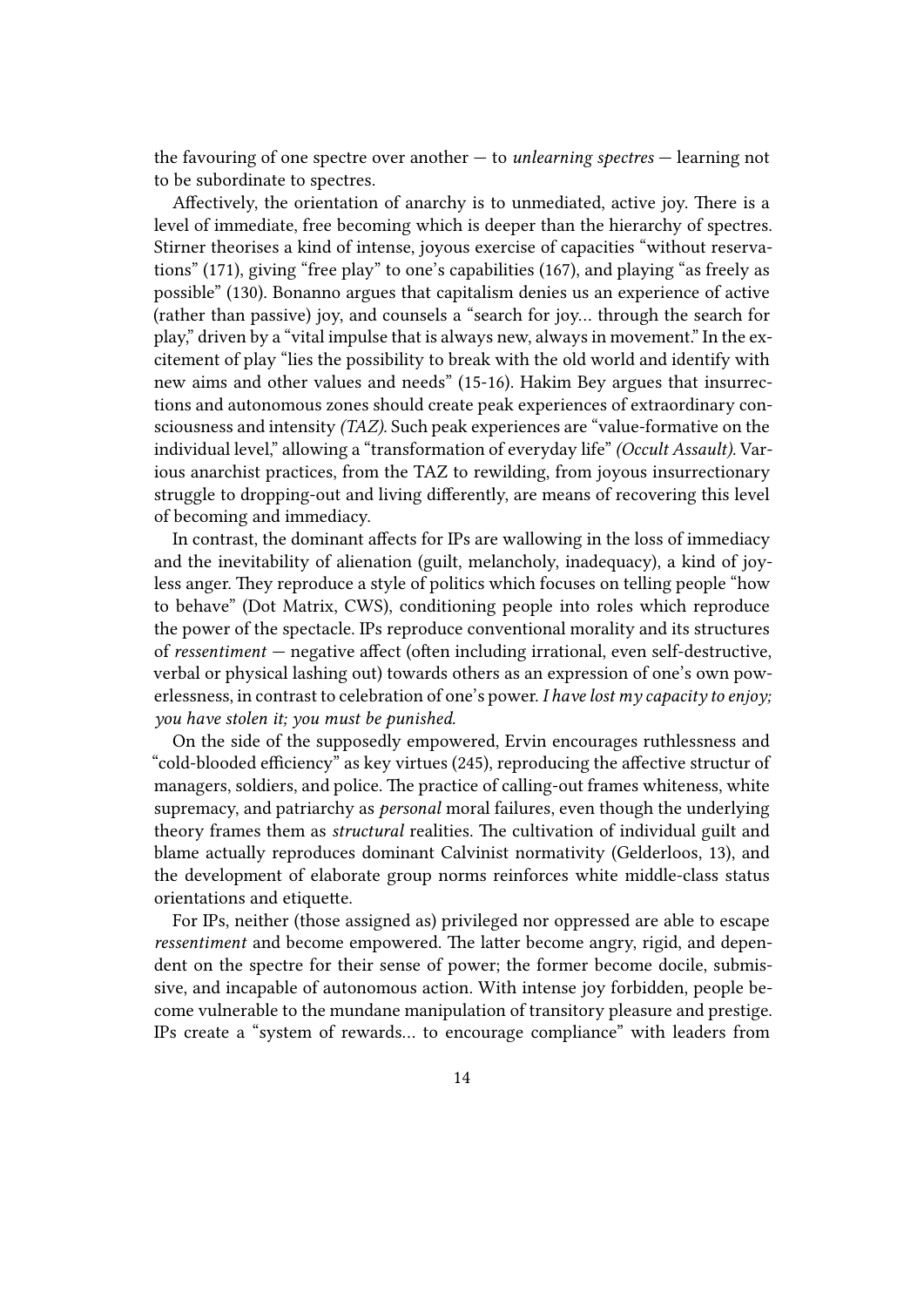marginalised groups (Gelderloos, 12), reflecting the broader dynamic by which "skill in playing and handling roles determines rank in the spectacular hierarchy" (Vaneigem, 131). For the former out-group, anger and frustration with the dominant system are channelled onto other radicals, which sustains continued submersion in systems of oppression by providing a safety-valve for frustration, creating a substitute for a less reliable substantive rebellion. It also renders the oppressed dependent on the oppressors as either docile allies or targets of anger, and often leads to a politics focused on demands for recognition from those one also seeks autonomy from. The binary nature of the spectres adopted by IPs preclude ever becoming autonomous from the supposed oppressor, whom they paradoxically *need* to remain in place in order to ground their own role as Experts. Hence the irony when Ribeiro says of APOC "it is not about white people at all" — at the end of an entire article which is *all about white people.*

The structure of impotent anger, displaced aggression, and policing of etiquette is most notable in the practice of *calling-out* or denouncing other radicals — either for micro-oppressions (small comments or actions which are insensitive or latently racist/sexist), or for political disagreement categorised as racist/sexist. For instance, the CrimethInc disruptors call for a "culture of calling people out on their shit" (Anon, Smack a White Boy Part Two). In general, calling-out involves a crude, aggressive style; it carries a tone of *I get to tell you what to do, and you have to obey.*

Negative effects of anti-oppression normativity are paradoxically felt most strongly by the oppressed - poor whites, Black people, young people, people with psychological problems, and newcomers to a movement - who are less accustomed to self-policing their social appearance, less able to do so, or less aware of the operative norms. IPs thus close down radical groups into tightly bordered sects. Gelderloos deems the emphasis on micro-oppressions a kind of purism which seeks to banish deviance so as to create a monolithic personality-type (18). In practice, what is being challenged is not the person's degree of complicity in regimes of oppression, but the extent of their knowledge of the appropriate anti-oppressive terminology and related normative codes.

Conceived as a struggle against the enactment of structural oppression, callingout confuses the individual with the spectre they are taken to represent. It is understandable that oppressed people have a low tolerance threshold for prejudice and insensitivity, but it is unhelpful to glorify and encourage such reactions as politically valuable. Aragorn! says that "I tend only to 'criticize' when I am willing to take responsibility for the caring of the criticized" *(Toward a Non-European Anarchism,* 6). This position is more attentive to the affective consequences of callingout, which, without suitable aftercare, leads to guilt, despair, and apathy. Alternatives to calling-out include rational debate, parody, ignoring provocations, trying to channel anger onto the wider system, and discussing the incident one-to-one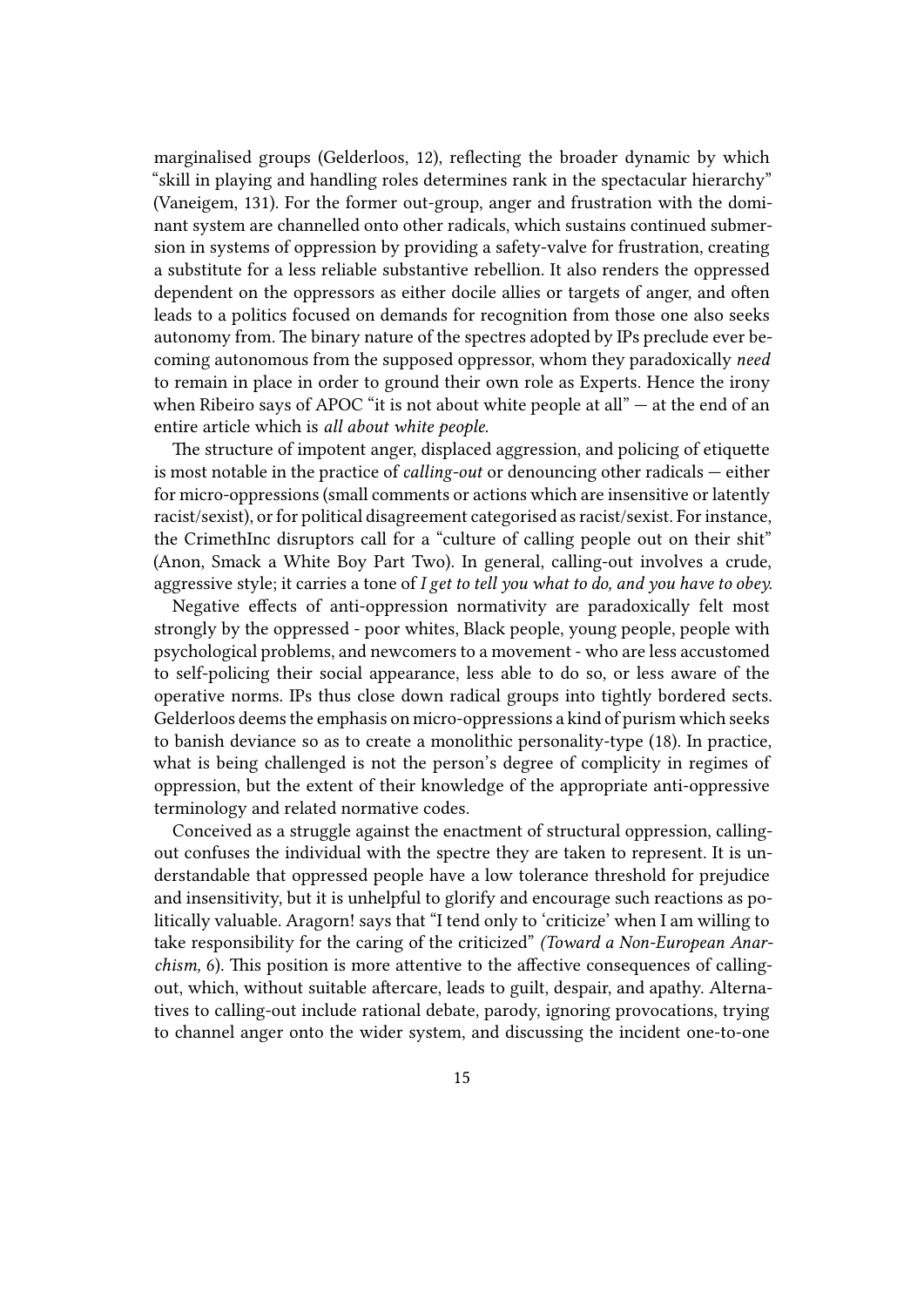outside the conflictual setting — also known as "calling-in." Some anarchists advocate using nonviolent communication in such contexts (Heckert). In classical indigenous cultures, harmful deviance is taken as a kind of imbalance or sickness. They would seek to understand how a person has come into imbalance, and to gently guide them back to the right path (which is also the flourishing or becoming of their own personality). Most anarchists are very reasonable if they are told *precisely* why something is problematic.

IPs tend to react aggressively to any response to being called-out which does not amount to unconditional apology. Usually, the responses are not inherently objectionable. They deploy strategies of argumentative rebuttal, mitigation by context or motive, etc, which are standard in many conversational contexts. It is never entirely clear why these predictable responses are deemed intolerable by IPs (the claim that they seem to deny the other's perspective [Tekanji] seems spurious), but it seems to be because they entail the absence of the desired affective response of submission.

Landstreicher suggests that IPs turns us into "a bunch of shy, yet inquisitorial mice tip-toeing around each other for fear of being judged, and just as incapable of attacking the foundations of this society as they are of relating to each other" (16). Instead, he urges us to become "a certain sort of being … capable of acting on our own terms to realize our own desires and dreams," in struggle against domination (3). The point is "to transform ourselves into strong, daring, self-willed, passionate rebels" (6). This strength and passion is impeded by affects such as guilt, pity, and regret. We are aiming, remember, for a state of full life *without reservations.*

IPs conceive of their angry, disruptive style of politics as a way to express the authentic experience of being traumatised. But their distribution of commensurability (absolute *within* a spectre, but utterly absent *outside* it) entails downplaying the degree of specific traumas suffered by concrete people. And while it is true that listening to and believing a survivor's story is crucial to healing, the sources and symptoms of trauma are too diverse to be dealt with through homogenised identities and prescriptive restrictions. Furthermore, the tactics of calling-out and excluding deviants can themselves be traumatic or triggering.

IPs often turn trauma into a source of power and identity, but marking trauma as an identity is also a barrier to autonomy. It prevents us reaching the level of immediacy and joy, keeping us in a field of scarcity thinking. It's no coincidence that the most extreme regimes of oppression (such as Gitmo, supermax segregation, concentration camps, Native residential schools, and the "seasoning" of slaves) are *designed* to cause as much post-traumatic stress as possible. Trauma is also a block on active becoming and on living life to the fullest. In indigenous cultures, it is conceived as a sickness of the soul, in which part of the self retreats from the world or loses its life-energy (Burman; Duran and Duran).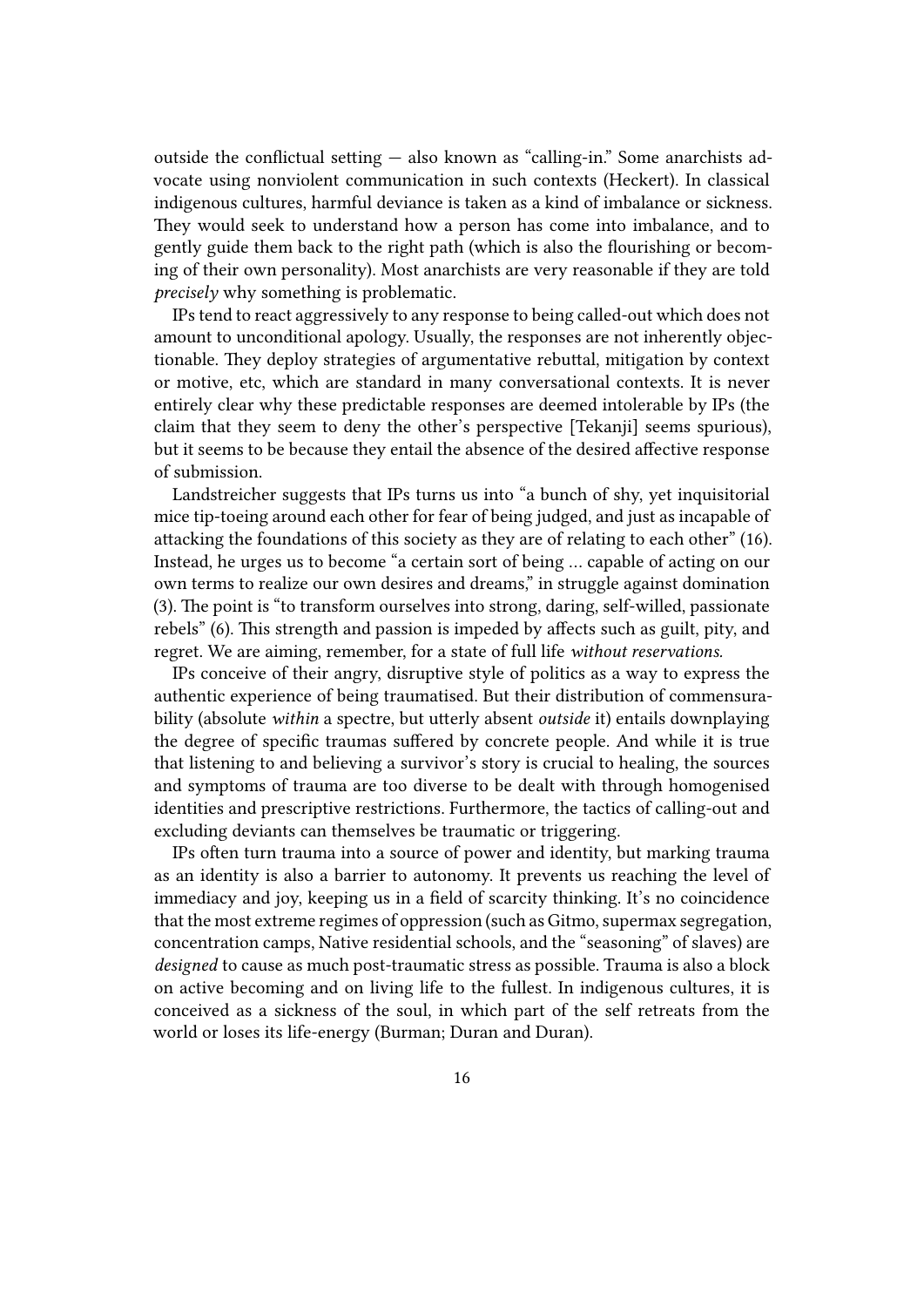Being open to people *as unique individuals* is the best way to respond to these kinds of problems. The fact that someone else has needs incompatible with one's own, or that they can't guess in advance what common action or object might be personally unbearable, *does not mean they are oppressing someone*.

#### <span id="page-16-0"></span>**Exodus versus submersion**

One of the biggest disagreements between Stirnerian anarchists and IPs is on the question of exodus. IPs (and most left anarchists) generally condemn exodus as a privileged, middle-class strategy, instead favouring submersion in existing communities of the oppressed. For instance, the APOC disruptors claim that CrimethInc "encourage the culture of dropping out of society, which makes the assumption that the reader/attendee has that privilege" (Anon, Smack a White Boy Part Two). An anonymous Qilombo supporter terms the anarchist scene a "subcultural playpen" and an "all-white fantasy world" (comments on Jarach et al). Kill Whitey labels dumpster-diving as privileged, condemning "white college kids and middleclass punks hiding in drop-out culture" (Kill Whitey, *Food Not Bombs),* while Ervin classifies criticism of the "state's ability to hold back a free lifestyle" as middle class (110). IPs allege that the entire tactical repertoire of horizontalism is privileged, in contrast with their preferred focus on community organising or intra-movement struggle.

The grain of truth in this position is that tactics of escape, exodus, and physical resistance carry different levels of difficulty and risk for different people. It's easier to quit a job than to escape from prison. It's easier to run from the police if one is physically fit. But anyone can adopt a *perspective* of escape, and *attempt* to create lines of flight from the system. While it may be easier for some than others, nobody should be under a moral obligation to remain oppressed just to avoid being different from others; any such obligation only reinforces oppression.

There are far more people who squat, shoplift, or dumpster dive who are from poor and marginal backgrounds; in the global South there are entire strata living in squatted shantytowns, abstracting electricity, and scavenging in rubbish tips. Historical practices such as the celebrated *quilombos* show that dropping-out is a serious, and often successful, strategy for the most oppressed.

James Scott's work shows that peasants, slaves, and marginal groups use various tactics of exodus to minimise their subservience to elite power. Similarly, when highly oppressed groups become sufficiently angry, they often use the most militant forms of protest - as we have seen in cases like Paris 2005, London 2011, Los Angeles 1992, and so on. Poor people also use all kinds of high-risk survival strategies, from undocumented border-crossing to involvement in the drug trade. There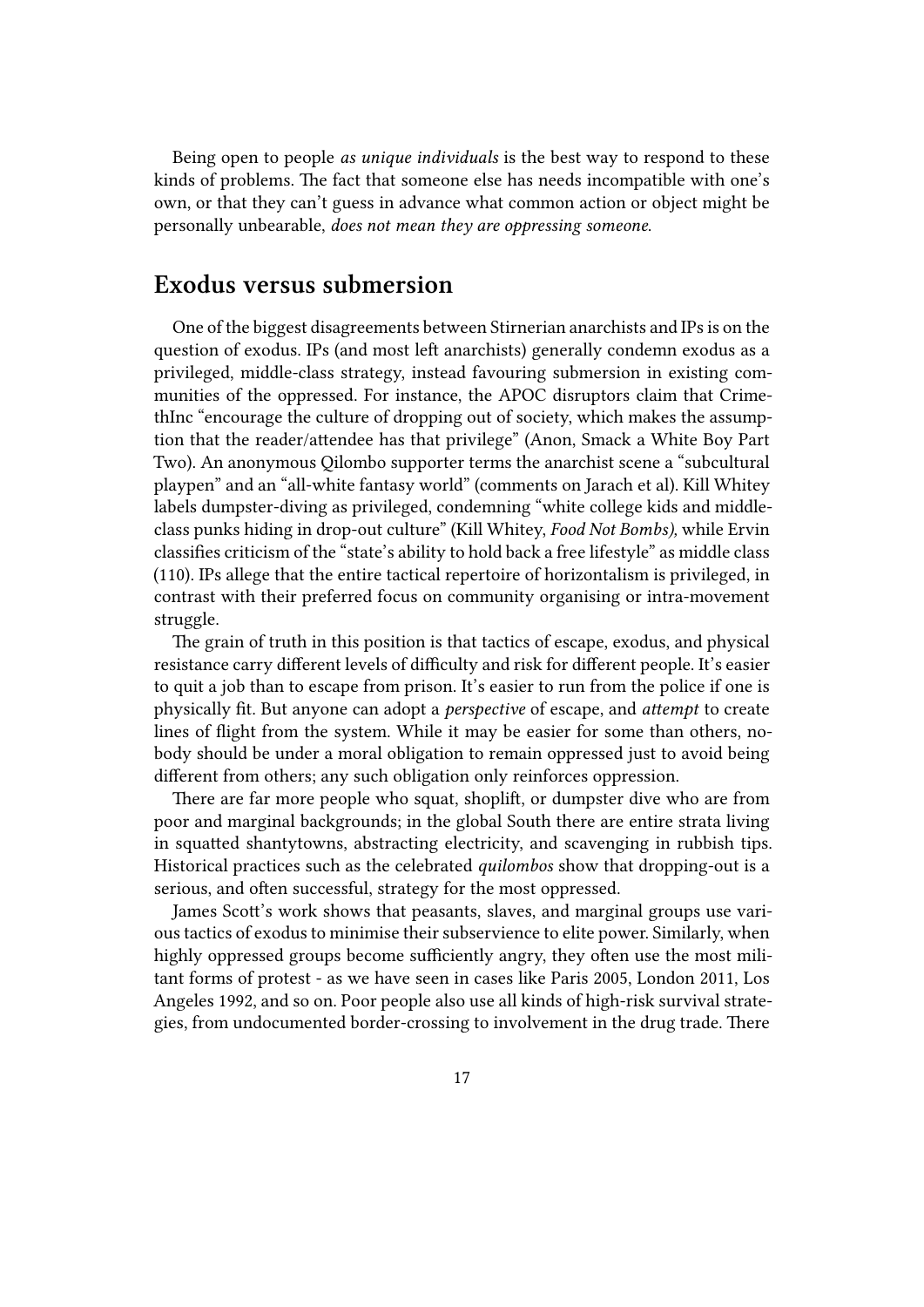is also evidence that dropping-out *worked* to defeat aspects of capitalism in the 1970s (Shukaitis).

Why, then, do IPs oppose exodus? I would hazard a guess that the real underlying objection is not that poor people *cannot* drop out, but that they *should not*: dropping-out contradicts the IP's political agenda, resting on strong spectres and identities *within* the existing frame. Structural determinism precludes escape on principle. IPs celebrate their current blockages, internalise their cage, and insist that the cage is both inescapable *and* revolutionary. This is not a perspective of  $\epsilon$  escape  $-$  it is a perspective of entrapment in the guise of solidarity.

IPs' emphasis on community really comes down to a fear of *placelessness.* Their ideological vision of society requires that everyone have definable positionalities: a conservative vision, but inverted. This requires that categories remain dominant over lines of flight, escape, and becoming. Hence the need to enforce a prohibition on exodus - a prohibition which reveals their similarities with states and other hierarchical systems, which similarly prohibit the withdrawal of participation and restrict mobility. It is easy to see how the fear of the uncontrollable and unknowable - and the parallel desire to order all of reality into a fixed schema - lies beneath these discursive strategies.

A lot of the objection to exodus comes down to a hatred of *play.* Drop-outs are accused of turning poverty into a *game,* of saying someone can be poor and *have fun* (Anon, Smack and White Boy Part Two). This may just as well be said of important strands of peasant resistance such as carnivalesque and folk culture. IPs flourish on a culture of deadly seriousness and urgency, tied up with a celebration of trauma. *Real* activism, after all, is hard work, sacrifice: *I cant have fun, so you shouldn't either.* This entails denying pleasure to others whenever possible. Of course, dropping out does lead to a kind of privilege - the person who has escaped clearly has a better life than the person still trapped in the system. This is equally true of *quilombos,* maroon communities, pirate utopias, and so on. But is this really a case against dropping-out?

#### **Common sense and the community**

Instead of seeking to escape the system, IPs place great emphasis on serving the *community,* the *people,* the *oppressed,* or a particular oppressed group. Ervin insists that the usefulness of revolutionaries depends on whether they serve the community (136), as opposed to "Declasse punks with red Mohawks" (276). White suggests that the "first priority of resistance" is community consciousness raising. Ribeiro argues that the "people" are failing to flock to existing anarchist groups because they represent "a white, petty-bourgeois Anarchism that cannot relate to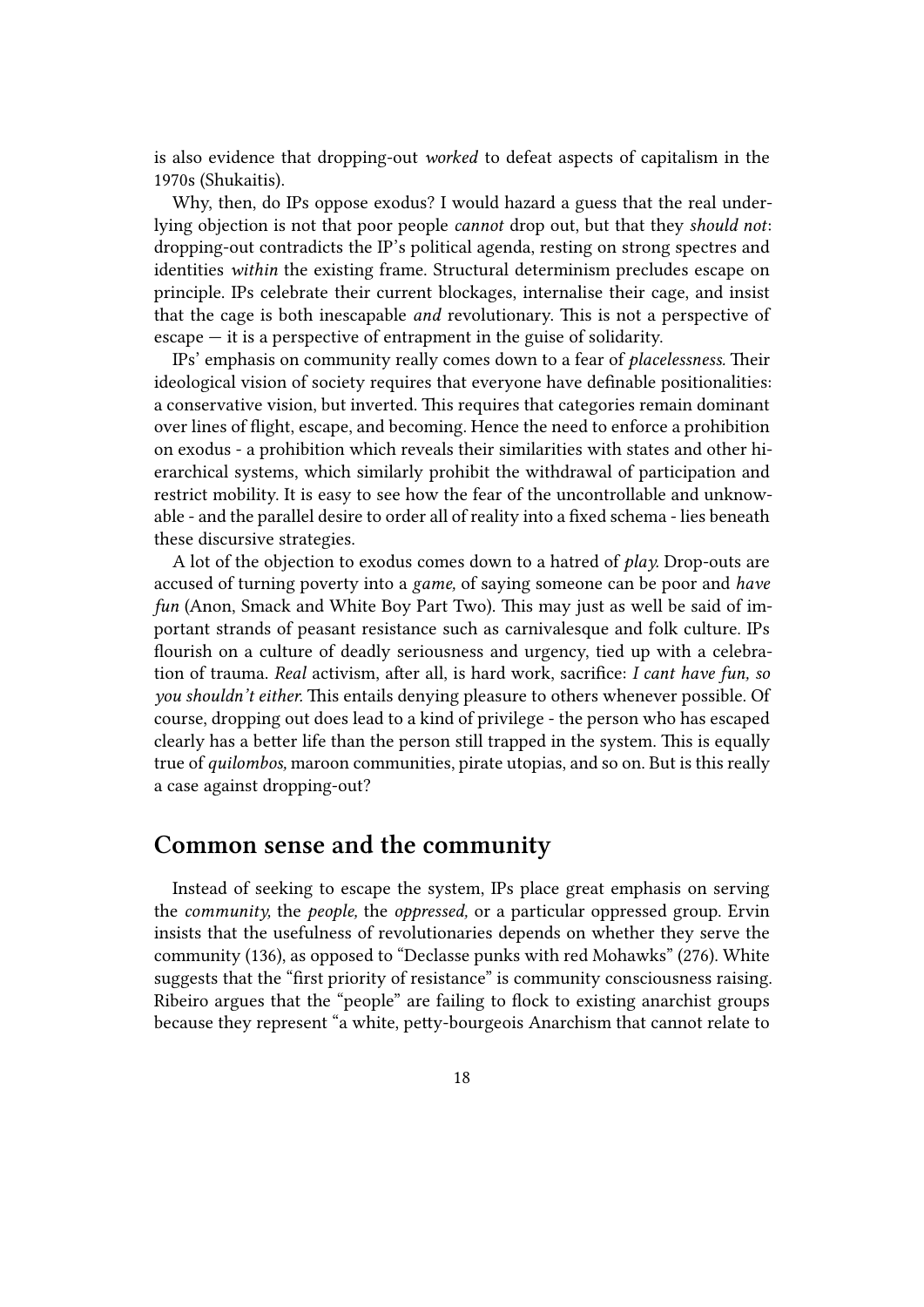the people," an anarchism which is "individualistic, self-serving, [and] selfish." A Qilombo supporter goes as far as to argue that "involving oneself in the school system" is an "excellent… investment," far superior to drop-out anarchism, while another posits a "need to emphasize community norms and practices" (Kurukshetra), and Veranasi tells anarchists to get a job so as not to separate from the oppressed (comments on Smack a White Boy Part Two). There is also a wider accusation, particularly in Ervin's work, that the allegedly bad race, gender, or class politics of radical movements is the reason for their continued failure (303, 310). This is the Maoist view that a tide of latent energy is always waiting to be released, which is currently fettered by the principal contradiction and inadequate leadership (Mao, *On Contradiction*; Bouc, 137; Howe and Walker, 176; Gurley).

A collective proprietary attitude to geographical areas corresponds to this political bias. White anarchists active in poor communities are accused of failing to get community consent, disrespecting locals, and gentrifying areas by inserting whiteness (Kill Whitey, *Smack a White Boy*; Kurukshetra). Ervin suggests anarchists have no "right to be" in a Black area (282), Kill Whitey tells white radicals to "get the fuck out of POC communities"*(True Colors)*; in effect, white radicals are banned from Black areas in an inverted reproduction of segregation. This is a double-bind, since anarchist events in rural locations are declared inaccessible to poor people (Ervin, *Racism in ABC*; Veranasi, comments on Smack a White Boy Part Two). This reflects a broader irresolvable predicament: radicals are both told to be part of the people, and told they cannot (since their perspective is incommensurable and their privilege is ineliminable). The glorification of ghettos as autonomous zones runs up against the reality of imposed racial segregation.

There is a strong tone of *ressentiment* in the position: *I can't drop out so you mustn't.* If I was jailed and unable to escape from power, I would take courage and hope from the fact that others are still able to do so. The objection to separation tries to force radicals back into avoidable systems of authoritarian domination, such as work and schooling, thus reinforcing these institutions. IPs glorify escape from controlled spaces, such as fleeing the *senzala* (slave quarters) to the *quilombo* (autonomous zone). Yet in practice, they tell us never to flee the *senzala,* but instead to work within it as overseers, conditioning children into conformity, or as exploited, joyless workers. There is nothing radical and empowering about getting a job. In a context of generalised entrapment, to separate is not to alienate, but rather to escape, to slip out of place, to flee dominant categories and those who impose them.

Community politics is hamstrung by a major problem: the community are not especially radical. The IP assumption that "the people" or "the community" has revolutionary instincts is an effect of its construction as a spectre, not a result of observation of actual people. It also embeds vanguardist assumptions that the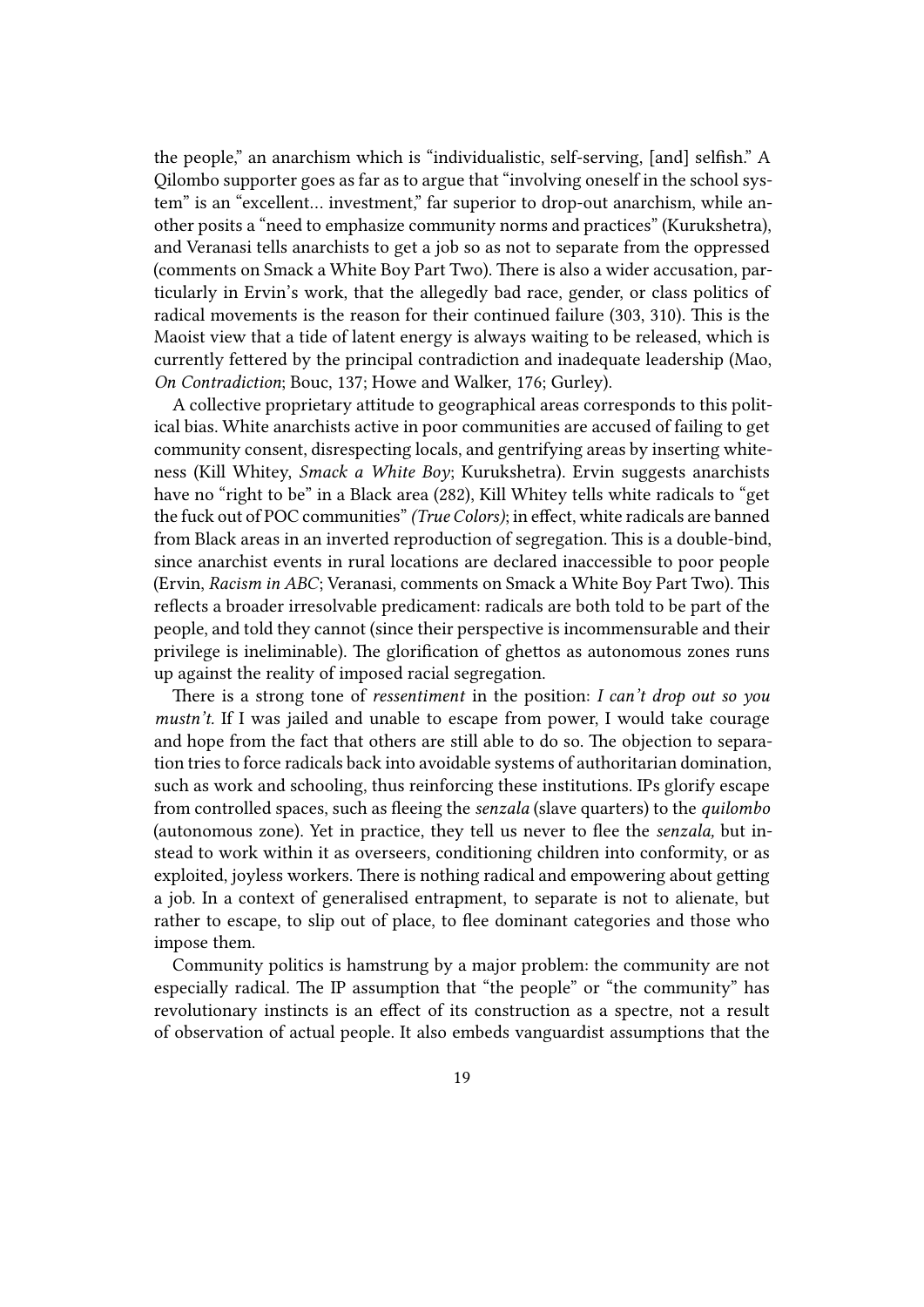role of radicals is to locate, lead, and imbue these communities with revolutionary interests. The orientation to liberate a spectre rather than concrete people is the source of IPs' hostility to individualism, personal freedom, and supposed selfishness among radicals.

IPs also run up against the realities of contemporary capitalism. Today, most of us do not belong to real, substantive communities. As Landstreicher argues, "the dominant forms of relating are economic, based on the domination of survival over life … Today, neither the daily interactions of one's 'communities' (these strange, disconnected 'communities' of family, school, work) nor the chance encounters (at the market, on the bus, at some public event) have much chance of sparking a real and intense interest in another, an impassioned curiosity to discover who they are and what we might be able to create with them" (7). Bey argues that simply coming together is already a victory over capitalism *(Immediatism* vs *Capitalism),* and the Situationists exposed the emptiness of everyday life and the role of urban residential areas as state-controlled warehouses for workers (Debord, sections 169- 76). Even where some kind of community life persists, it rarely entails a unitary set of beliefs, demands, and interests, or even (outside of certain subaltern social movements and indigenous groups) any kind of collective power. In looking to "the community," IPs are seeking a source of strength which is at once a product of the system, and thereby constituted as weak. If they want dense, mutually supportive, socially meaningful communities, then they - like the rest of us - will have to *build* these communities, often from scratch, on the basis of affinity and livingotherwise. When IPs speak for the community, they typically do so as a vanguard, a representative, who substitutes for a community which is absent in practice.

A short time ago, the new BBC class survey (Heyden) became a fad among those activists who use social media. Nearly everyone who completed it came out in a category called "emergent service workers" (ESWs). The survey has eight categories, and ESWs are the second-bottom category, defined by low income and precarious work. They differ from the worse-off precariat in only two ways - "social and cultural capital." In other words, the average anarchist is in the same position as the poorest group, except that we have more education and stronger social networks. ESWs are not some middle-class elite, hovering over the authentic poor. The precariat make up only 15% of the population according to the survey. ESWs are well below halfway. And the moment a precarian becomes politicised, they tend to gain education and networks, and become ESWs. So, realistically, anarchy is not a movement of middle-class kids. It is a movement of politically conscious, socially networked poor people.

IPs believe that anarchy is irrelevant to the community because anarchists are privileged, and separate from the community. In fact, anarchy seems irrelevant to the community because most people who've been conditioned to live within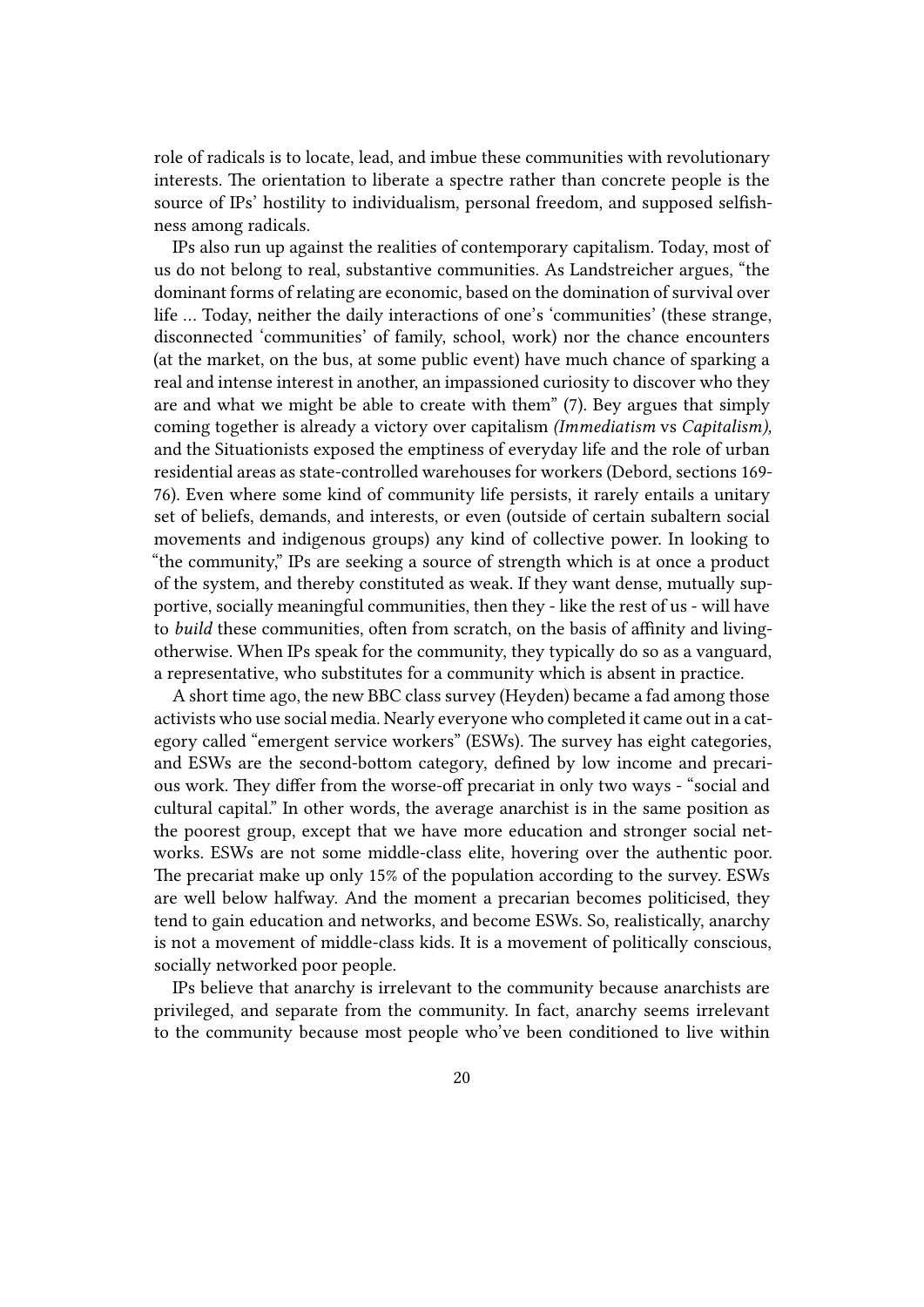such system-constructed communities have internalised repressive, statist beliefs, and accept capitalist common sense (the Gramscian notion of an incoherent everyday philosophy or ideology prevalent among subaltern people, which embeds uncritical, hegemonic, and reactionary beliefs). The idea that the oppressed are just waiting for the right activist leadership, which is blocked by the allegedly inherent racism/sexism in social movements, is a delusion. Working in wider communities entails putting up with (and even glorifying) a lot of common-sense ideologies, prejudices, and bigotry on a scale far greater than anything within radical scenes. The real problem is not organisation, or the correct line, or the right leadership. The problem is whether people actually *desire* revolution/insurrection. In fact, no revolutionary "people" exists, because of what Stimer terms the *police sentiments* of actually existing people (116).

The hypothesis that the community is more radical than so-called privileged anarchists is simply false. Most anarchists already oppose work, police, prisons, government, and so on whereas most community members do not. It is not uncommon for anarchists fighting gentrification, CCTV and other forms of the surveillance state, or morality-policing to be pitted against other local residents. It might be in poor people's material interests to oppose dominant institutions, but for the most part they don't. People who lack formal or informal political education tend not to become anarchists because they tend to remain stuck in capitalist common sense, dependent on the discourses made available by the mainstream, and caught up in the pursuit of values of individual advancement. Their supposed interests have little effect in mitigating these influences. Any anarchist project directed at the worse-off need to start from some kind of political education or political de/resocialisation of the poor (not primarily of ourselves, though most critical pedagogy is also reflexive and dialogical). Otherwise, anarchists pursuing such projects will simply be overwhelmed by the unreflexive common sense of those whose perspectives they idealise.

The theme of *urgency* is closely connected to the community orientation. IPs often posit immediately apparent realities, which are deemed extra-theoretical and extra-political. Disagreement with the IP's perspective or actions is belittled as a "topic ripe for a drunk PhD" (White) or "some intellectual's grad thesis"(Weaver). The oppressed are said to "know oppression" from experience: "we lost the need to understand pain philosophically when we learned it physically" (Ribeiro). Ervin postures as having no particular expertise, except "a decent supply of good common sense and street knowledge" (10), and urges us to "trust the best instincts of the people" (119). Patriarchy Haters condemn political debate as contrasting with real, life-or-death stakes for them: "We do not agree with people having a 'political argument' at our expense" *(Statement).* They suggest that their positions come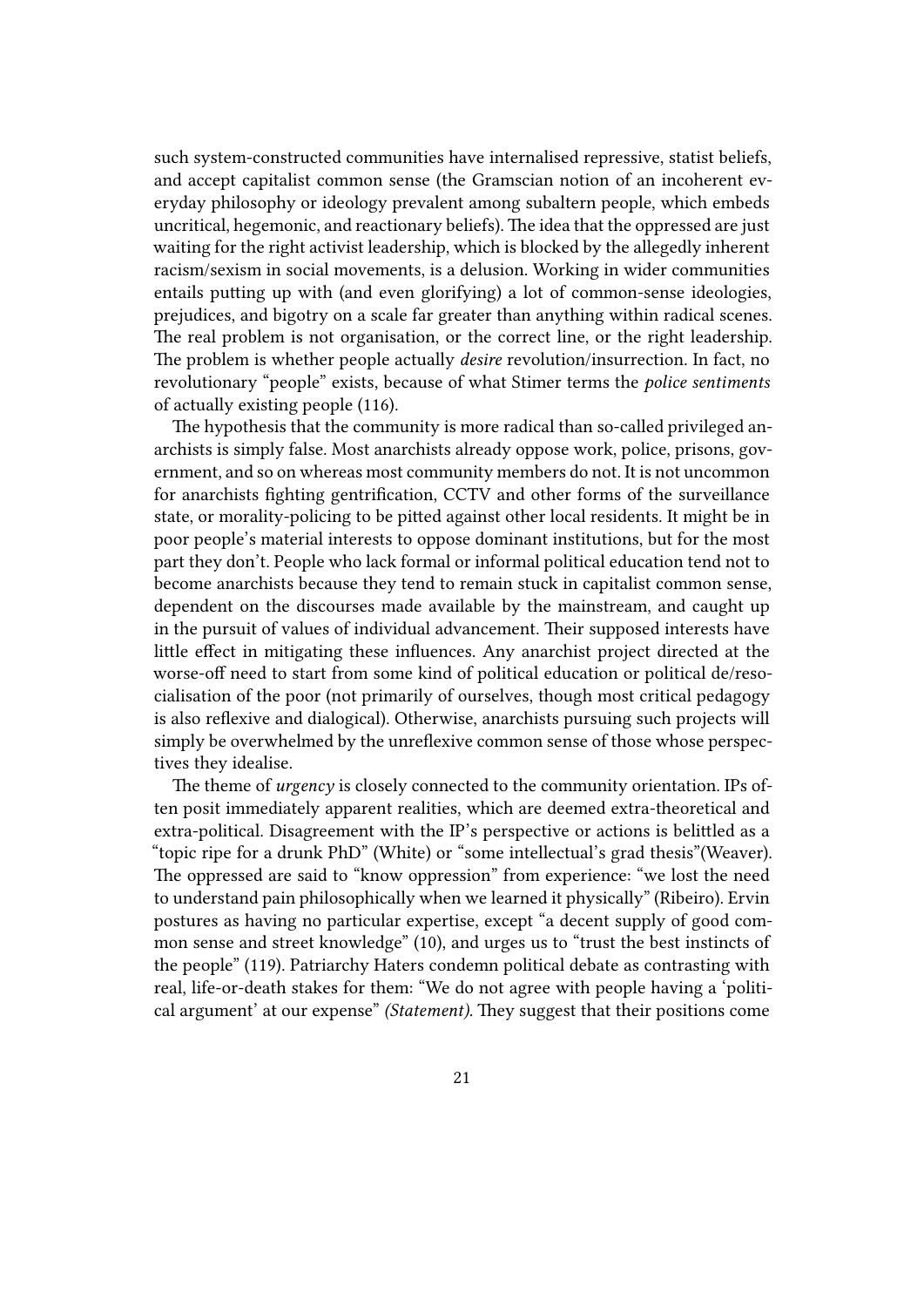from their "BODIES," which are not "to be politicized, theorized, speculated upon" (Weaver).

IPs advance a framework in which theory distracts from reality. The historical origin of this framework is the Maoist emphasis on "experience" (suitably processed by the party) as superior to "book learning," and the corresponding "Red versus expert" struggles of the Cultural Revolution. The basic gesture is to split issues between the *real reality* posited by IPs and associated with experience and the principal contradiction, and a field deemed secondary or tertiary, and therefore trivial. This grounds apparently obvious, self-evident claims and is used to create a sense of urgency: IPs are doing real, life-or-death politics, and everyone else is just messing around (notice once again the prejudice against play). The function of this gesture is to "declare certain questions off-limits" because "the answer is already known" (Williams). Arguments against IPs' claims are often displaced onto the issue of who *has the right to decide,* which is returned to the question of spectres

Black radicals don't have to listen to white critics, male experts have no right to expound on survivors' experiences, etc. This is a category-error, to which the appropriate answer is: *I've not exposed your mistake because I think you need my permission - I've exposed your mistake because it leads to oppression, bad politics, or ineffectiveness.* This strategy gives power to those who define which issues are urgent. In fact, none of the cases discussed here were anywhere near to being lifeor-death situations. And paradoxically, to heal from trauma, one *needs* to theorise and intellectualise it.

In fact, the idea of obvious experiences is fallacious. There is no simple divide between reality/experience and thought/theory. Humans process experiences through conceptual categories, and in many cases, these categories affect the impact of an experience - or what, subjectively, is experienced. People don't lack theories simply because they are not formally educated or academically trained. Rather, everyone has their own stock of theories and concepts through which they unconsciously process the world, and without which the world would simply be an incomprehensible mess of sense-impressions. Whenever somebody claims that their own conceptions are *real,* or are unmediated *experience* in contrast to others' mere ideas or opinions, they are actually reifying and naturalising their own socially constructed beliefs - usually beliefs based on capitalist common sense. There is no such thing as direct, unmediated knowledge from experience (as distinct from unmediated experience, which is *felt as unrepresentable*). In any case, IPs create a regime of roles, which in Vaneigem's terms, "express lived experience, yet at the same time they reify it" (131).

This does not mean that academic theories are always best. Academic thought is often tied-up with corporate and state power (Dot Matrix, Science As Capital). Everyday, local knowledges can also be effective ways of theorising the world. But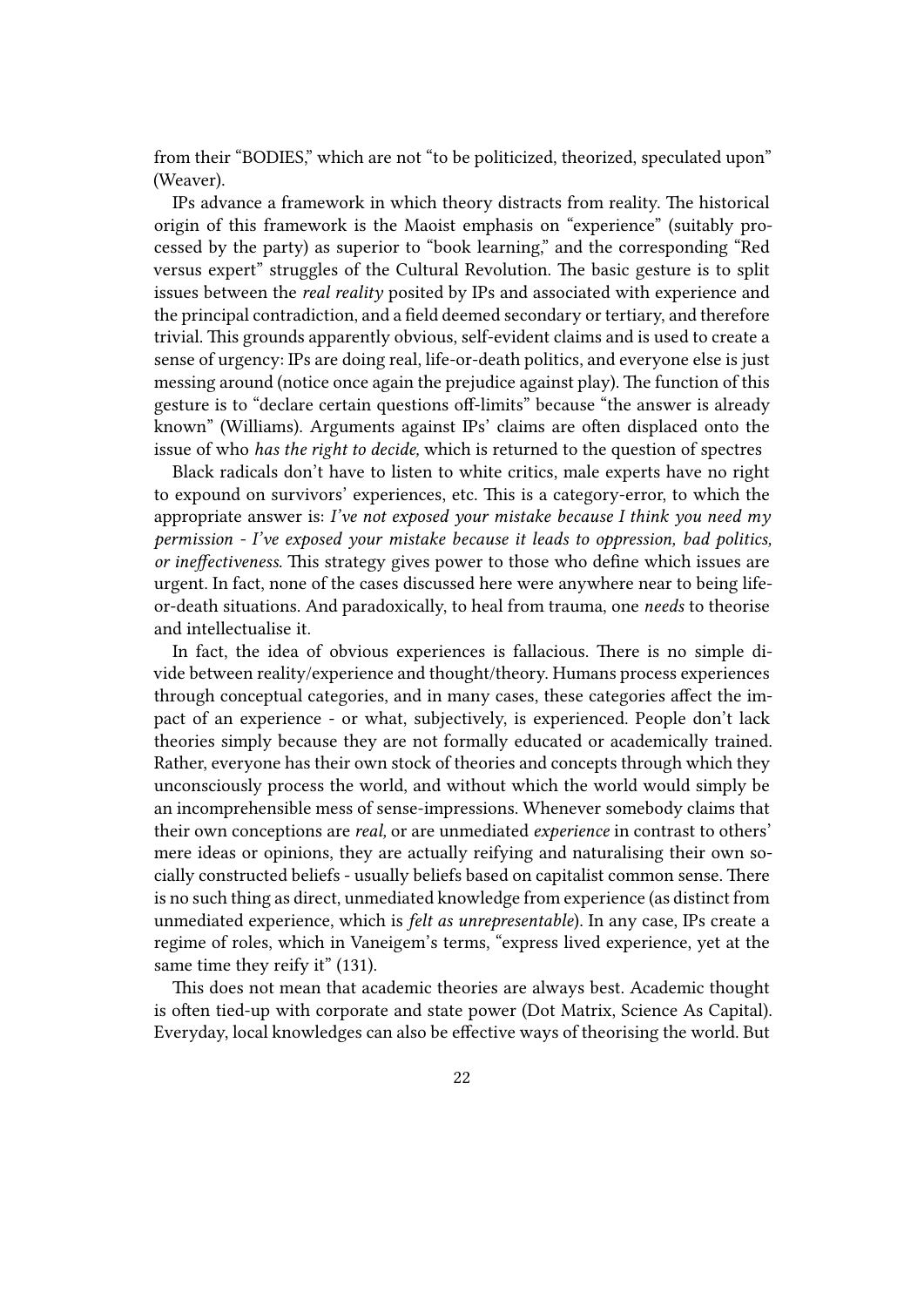it is a mistake to reify them into unmediated experiences which are somehow directly (and therefore more objectively) true. It shuts down dialogue and reinforces the enclosure of common sense. And in many cases, everyday common sense is also extremely oppressive, accepting and imposing normativities complicit with, and directly reinforcing, institutionalized forms of power. In addition, many key terms in IPs' discourse - structural oppression, privilege, patriarchy, trauma, framing, supremacy, *senzala, quilombo* and so on - are not everyday common sense terms, but imports from university cultural studies texts or historical reading. Antiintellectualism handily insulates IPs from rebuttal, but does not make their poorly based strategies any more effective.

#### **For a World Without Spectres!**

From all of this, we must conclude that IPs are just another type of leftist, promoting sacrifice and renunciation, posing as liberators of the oppressed. IPs are seductive in the ways they have of identifying and channelling the anger of the oppressed, the guilt of the (relatively) privileged, experiences of trauma, and awareness of the possibility of unintended oppression. But they channel these affects into political power, using them to entrench the role of IPs as Experts. This role requires that privilege/oppression be theorised as an ineliminable original sin.

Against this prevalent form of disguised vanguardism, let us hold forth the beacon of a *world without spectres.* Structural oppressions are sociologically real, but their roots can be traced deeper, to the structures of statism and representation. If we must theorise a primary contradiction, then let it be the contradiction between ourselves - as unique ones, forces of becoming, irreducible and unrepresentable beings - and the entire regime of spectres and alienation. Let us dispense with boundary policing, and instead nurture affinities *across* social categories. It is in rediscovering the level of immanent, abundant becoming, the joy of life, the flow of desire and direct connection, that we destroy the power which spectres exercise over us. Let us start always from this joy, share it with others when we can, and use it as a weapon to break down common sense, to rebuild and redefine community, to replace the graveyard of spectres with a world of life. May the alien privileges of spectres and the alien oppressions they engender never come between a unique one, a free being, and its immanent becoming. @

## **Bibliography**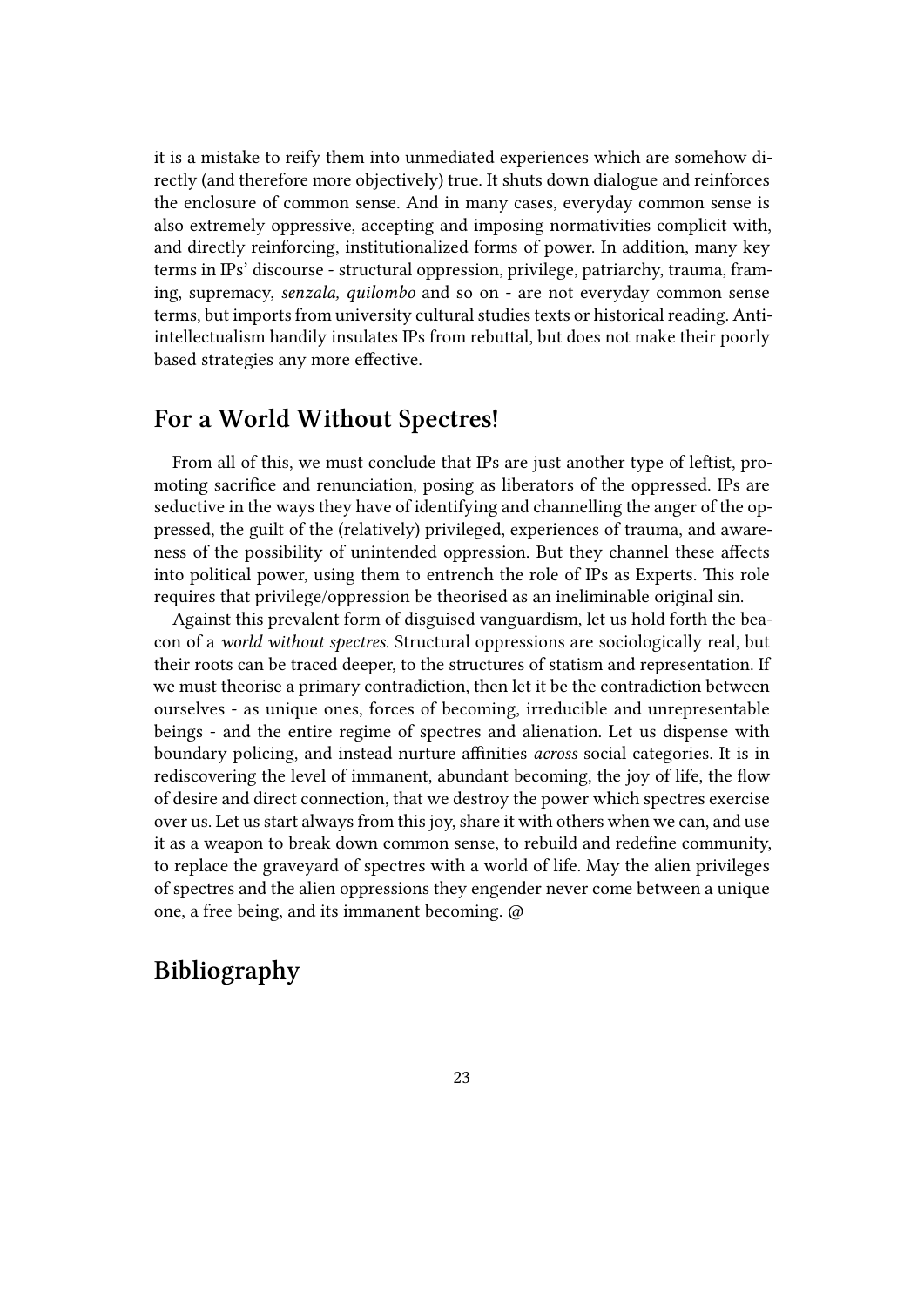- Agamben, Giorgio (1998), *Homo Sacer: Sovereign Power and Bare Life,* Stanford, CA: Stanford University Press
- Anon. (2001), "Give Up Activism," *Do or Die* 9, 160-66 http://www.eco-action.org/ dod/no9/activism.htm
- Anon. (2008), "An Open Letter to White Progressives and Radicals" http:// news.infoshop.org/article. php?story=20080506232456151
- Anon. (2009), "Smack a White Boy Part Two: Crimethlnc Eviction" http:// news.infoshop.org/article. php?story=2009073l00325514
- Anonymous Refused (2014), 'For Your Safety and Security' http://anonymousrefused.tumblr.com/post/99047385737/for-your-safety-and-security
- Anzaldua, G. (2000), *Interviews/Entrevistas,* New York: Psychology Press.
- Anzaldua, G. (2013), *This Bridge We Call Home: Radical Visions for Transformation,* New York: Routledge.
- Aragorn! (2007), "A Non-European Anarchism" http://theanarchistlibrary.org/library/ara-gorn-a-non-european-anarchism.pdf
- Aragorn! (2009), "Toward a non European Anarchism or Why a movement is the last thing that people of color need" http://theanarchistlibrary.org/library/ aragorn-toward-a-non-european-anarchism-or-why-a-movement-is-the-lastthing-that-people-of-colo.pdf

Bey, Hakim (1991), *T.A.Z.* Part 3 http://hermetic.com/bey/taz3.html

- Bey, Hakim (1992), "Immediatism versus Capitalism" http://hermetic.com/bey/radio\_se.html
- Bey, Hakim (no date), "The Occult Assault on Institutions" http://hermetic.com/ bey/occultassault.html
- Black Orchid Collective (2014), "Building Capacity for Complexity" https://blackorchidcollective.wordpress.com/ 2013/03/14/building-capacity-for-complexity/
- Bonanno, Alfredo (1977), *Armed Joy.* http://theanarchistlibrary.org/library/alfredom-bonanno-armed-joy.pdf
- Bouc, Alain (1977), *Mao Tse-Tung: A Guide to his Thought,* New York: St Martin's Press
- Burman, Anders (2009), "Colonialism in Context: An Aymara Reassessment of'Colonialism,' 'Coloniality' and the 'Postcolonial World,"' *Kult* 6, 117-29 http:/ /postkolonial.dk/artikler/kult\_6/BURMAN.pdf
- Chan, Anita, Stanley Rosen and Jonathan Unger (1980), "Students and Class Warfare: The Social Roots of the Red Guard Conflict in Guangzhou," *The China Quarterly* 83, 397-446
- Clastres, Pierre (1994/1974), "OfEthnocide," in *Archeology of Violence,* New York: Semiotext(e), 43-51
- Debord, Guy (1977/1967), *Society of the Spectacle,* London: Rebel Press/Dark Star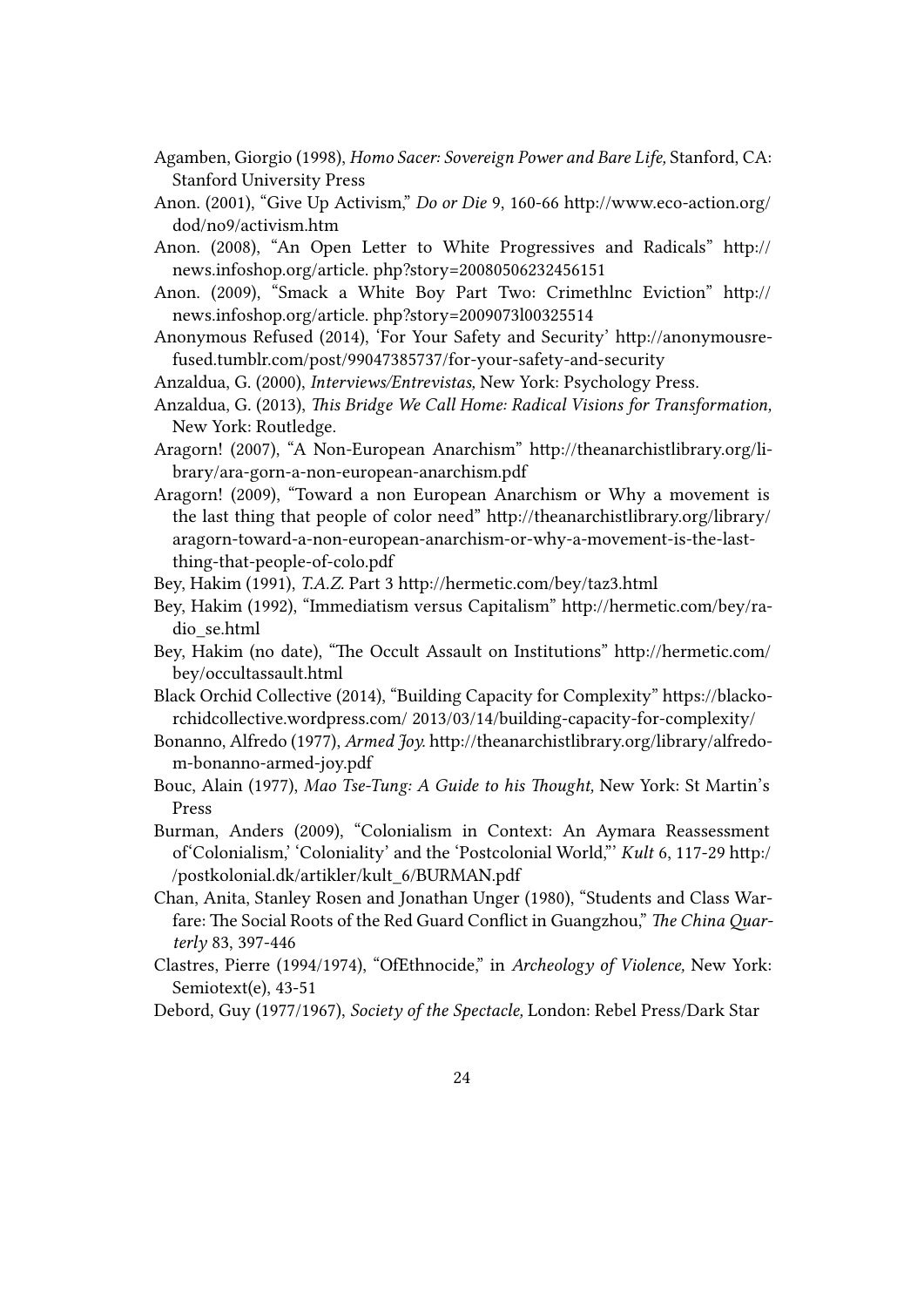- De Souza Santos, Boaventura (2007), Abyssal Thought" http://www.eurozine.com/ articles/2007-06-29-santos-en.html
- Dot Matrix (no date), "On the Road with CWS," *Anarchy: Journal of Desire Armed.* http://theanarchistlibrary.org/library/ dot-matrix-on-the-road-with-cws
- Dot Matrix (2006), "Science is Capital: Fragments on Why Anthropology Can't be Anarchist," *Anarchy: Journal of Desire Armed* 61 http://theanarchistlibrary.org/ library/dot- matrix-science-is-capital.pdf
- Duran, Eduardo and Bonnie Duran (1995),*Native American Postcolonial Psychology,* New York: SUNY Press
- Ervin, Lorenzo (2011), *Anarchism and the Black Revolution: The Idea of Black Autonomy,* Denver: P&L/IWW
- Ervin, Lorenzo (2014), "Racism at the North American Anarchist Black Cross Conference" http://www.ainfos.ca/en/ainfos30003.html
- Fanon, F. (1963/2004), *The Wretched of the Earth,* New York: Grove. https:/ /warriorpublications.files.wordpress.com/ 2013/01/wretched-of-the-earthfrantz-fanon.pdf
- Fanon, F. (1952/2007), *Black Skin, White Masks,* New York: Grove.
- Faun, Feral (no date), *Feral Revolution and Other Essays* http://theanarchistlibrary.org/library/feralfaaun-essays.pdf
- Gelderloos, Peter (2010), Lines in the Sand" http://theanarchistlibrary.org/library/ peter- gelderloos-lines-in-sand.pdf
- Gurley, John G. (1970), "Capitalist and Maoist Economic Development," *Bulletin of Concerned Asian Scholars* 2 http:// www.arkibongbayan.org/2011/ 2011-05May20-KaBel3rdAniv/sosguidedoc/ Capitalist%20and%20Maoist%20Economic%20Development.doc
- Heckert, Jamie (2013), "Anarchy without Opposition" http:// www.occupywallstreet.net/story/anarchy-without-opposition
- Herman, Judith (1997), *Trauma and Recovery:The Aftermath of Violence,* New York: Basic
- Heyden, Tom (2013), "Class calculator: Can I have no job and money and still be middle class?" http://www.bbc.com/news/magazine-21953364
- Howe, Christopher and Kenneth R. Walker (1977), "The Economist," in Dick Wilson (ed), *Mao Tse-Tung in the Scales of History,* Cambridge: Cambridge University Press, 174-222
- Jarach, Lawrence (2004), "Preliminary Theses for a Longer Discussion on Essentialism and the Problem of Identity Politics," *Anarchy: Journal of Desire Armed* 58 (Fall) http://theanarchistlibrary.org/library/lawrence-jarachessentialism-and-the-problem-of-identity-politics.pdf
- Jarach, Lawrence et al. (2014), "An Open Letter to Bay Area Anarchists" www.anarchistnews.org/node?page=48&amp%3Bpage=l99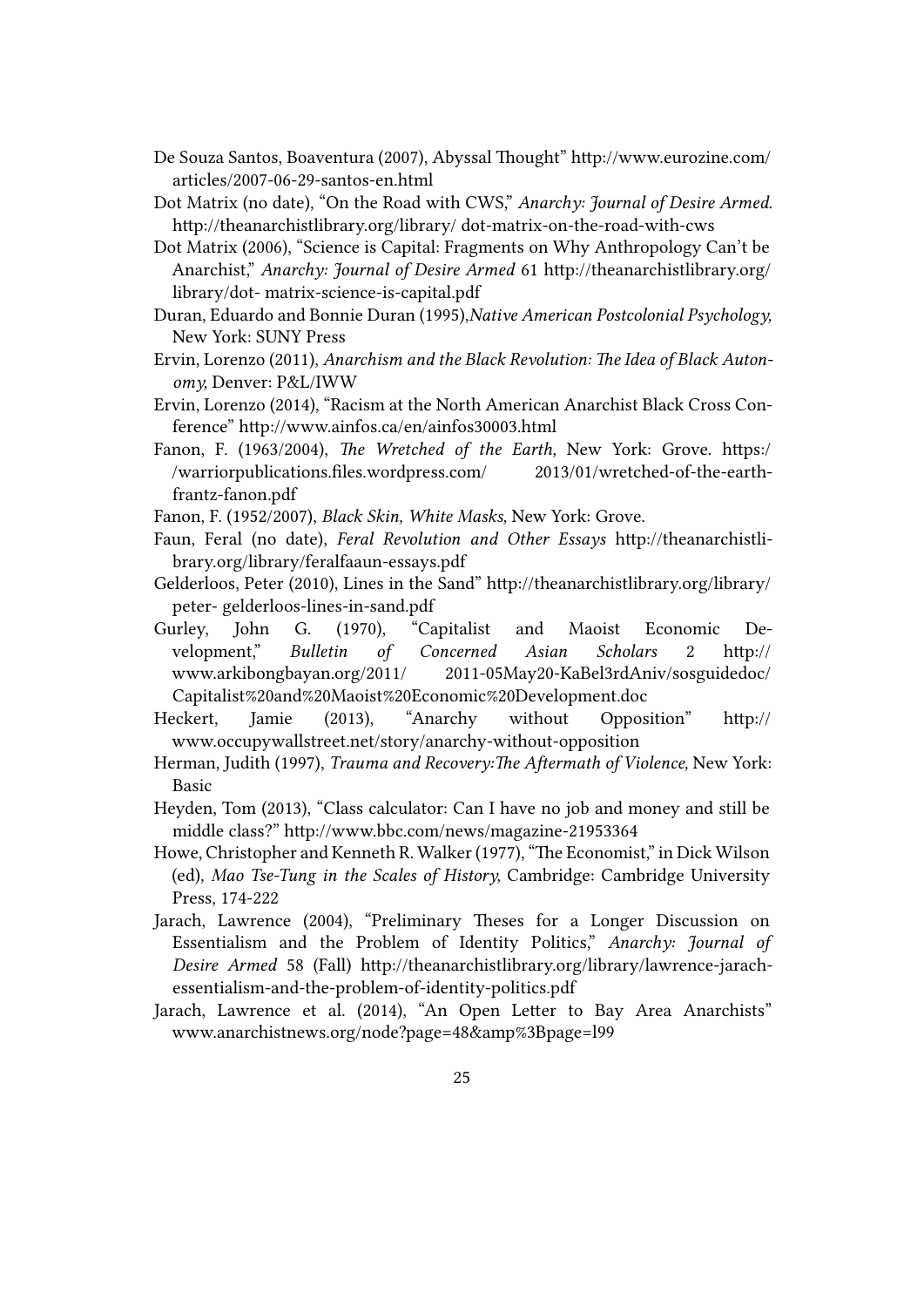- Kill Whitey (2009), "SAWB2 [Smack a White Boy Part 2]: 15 Points of Clarification" http://kilwaii.blogspot.nl/2009/08/ sawb2-15-points-factsquestionsclarifica .html
- Kill Whitey (2009), "True Colors: An Open Reply to Food Not Bombs and Those Who Defend It" http://kilwaii.blogspot.nl/2009/08/true-colors-open- reply-tofood-not.html
- Kill Whitey (2009), "Open Letter to Food Not Bombs" http://kilwaii.blogspot.nl/ 2009/07/open-letter-to-food-not-bombs-food-not.html
- Kurukshetra (2014), "Reflections on the 'Decolonization and Anarchism' Panel at the 2014 Bay Area Anarchist Bookfair" http://kurukshetral.wordpress.com/ 2014/04/03/ reflections-on-the-decolonization-and-anarchism- panel-at-the-2014-bay-area-anarchist-bookfair/
- Landstreicher, Wolfi (2005), "Against the Logic of Submission" http:// theanarchistlibrary.org/library/wolfi-landstreicher-against-the-logic-ofsubmission.pdf
- Mao Zedong (1937), *On Contradiction*https://www.marxists.org/reference/archive/ mao/selected-works/volume-1/mswvl\_l7.htm
- Mao Zedong (1937), *On Practice*https://www.marxists.org/reference/archive/mao/ selected-works/volume-l/mswvl\_16.htm
- Marx, Karl (1845-6), *The German Ideology,* Chapter 3: Saint Max [Stirner] https:// www.marxists.org/archive/marx/works/1845/german-ideology/ch03.htm
- Naparstek, Belleruth (2006), *Invisible Heroes: Survivors of Trauma and How they Heal,* London: Piatkus.
- Patriarchy Haters/Patriarchy and the Movement Organizers (2013), "Statement on Patriarchy and the Movement" http://patriarchyandthemovement.wordpress.com/2013/03/07/statement-on-the-patriarchy-and-themovement-event-portland-2282013/
- Peaceful Societies (no date), "Ladakhi" http://www.peacefulsocieties.org/Society/ Ladakhis.html
- Perry, Elizabeth and Li Xun (1997), *Proletarian Power: Shanghai in the Cultural Revolution,* New York: Westview.
- Petersen, Abby (2001), *Contemporary Political Protest: Essays on Political Militancy,* Aldershot: Ashgate.
- Qilombo (2014), "Keep Qilombo Open" http://qilombo.org/emergency-fundraiserkeep-qilombo-open/
- Perlman, Fredy (1984), *The Continuing Appeal of Nationalism* https://libcom.org/ library/ continuing-appeal-nationalism-fredy-perlman
- Ribeiro, Pedro (2005), "Senzala or Quilombo: Reflections on APOC and the Fate of Black Anarchism" http://www.anarkismo.net/newswire.php?story\_id=460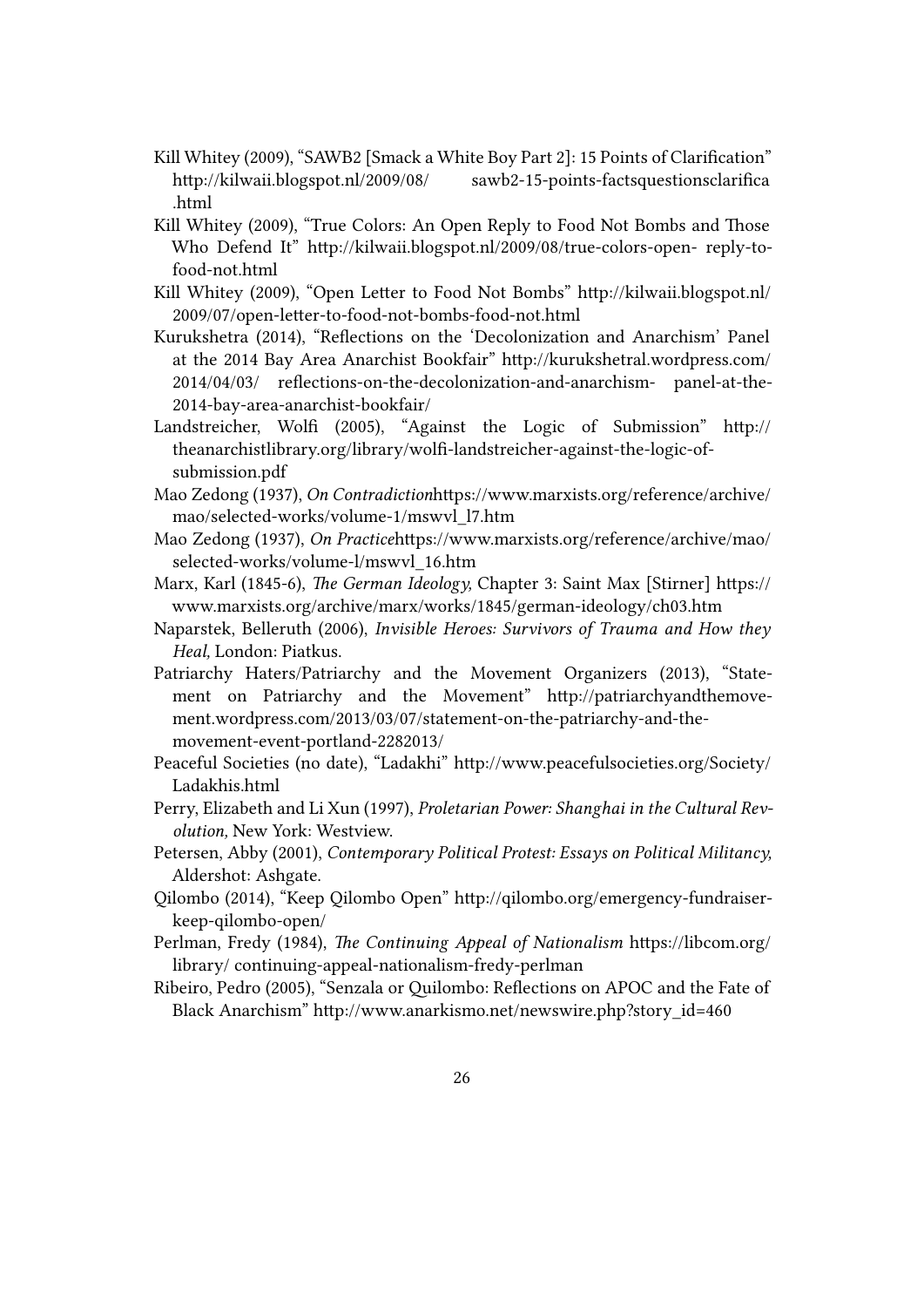- Scott, James C (2009), The *Art of Not Being Governed: An Anarchist History of Upland Southeast Asia,* New Haven: Yale University Press
- Shukaitis, S. (2006), "Whose Precarity is it Anyway?" *Fifth Estate,* vol. 41, no. 3
- Stirner, Max (1845), *The Ego and his Own* http://theanarchistlibrary.org/library/ max-stimer-the-ego-and-his-own.pdf
- Sullivan, Sian (2004), "We are Heartbroken and Furious! (#2) Violence and the (anti-)globalisation movement(s)," CSGR Working Paper No. 133/04 http:// wrap.warwick.ac.uk/1981/l/WRAP\_Sullivan\_wpl3304.pdf
- Tekanji (2006), "'Check My What?' On privilege and what we can do about it" http:/ /blog.shrub.com/archives/tekanji/2006-03-08\_146
- Vaneigem, Raoul (1994/1967), *The Revolution of Everyday Life,* London: Rebel Press
- Voline (2014), "Radical Irrationality and Authoritarianism" http://anarchistnews.org/content/radical-irrationality-and-authoritarianism [currently inaccessible]
- Weaver, Rebecca (2014), "The Cult of the Male Expert" http://patriarchyhaters.wordpress.com/2014/05/23/the- cult-of-the-male-expert-becca-weaverexplains-why-she-participated-in-the-protest-of-kristian-williams/
- White, Roger (2005), "Identity Politics and Essentialism, in *Post Colonial Anarchism: Essays on Race, Repression and Culture in Communities of Color, 1999-2004* http:/ /www.coloursofresistance.org/326/identity-politics-and-essentialism/
- Willful Disobedience (Anon.) (2001), "A Question of Privilege," *Willful Disobedience* 2 (8), 7-8 http://theanarchistlibrary.org/library/various-authors-willfuldisobedience-volume-2-number-8.pdf
- Williams, Kristian (2014), "The Politics of Denunciation" http://towardfreedom.com/29-archives/activism/3455-the-politics-of-denunciation